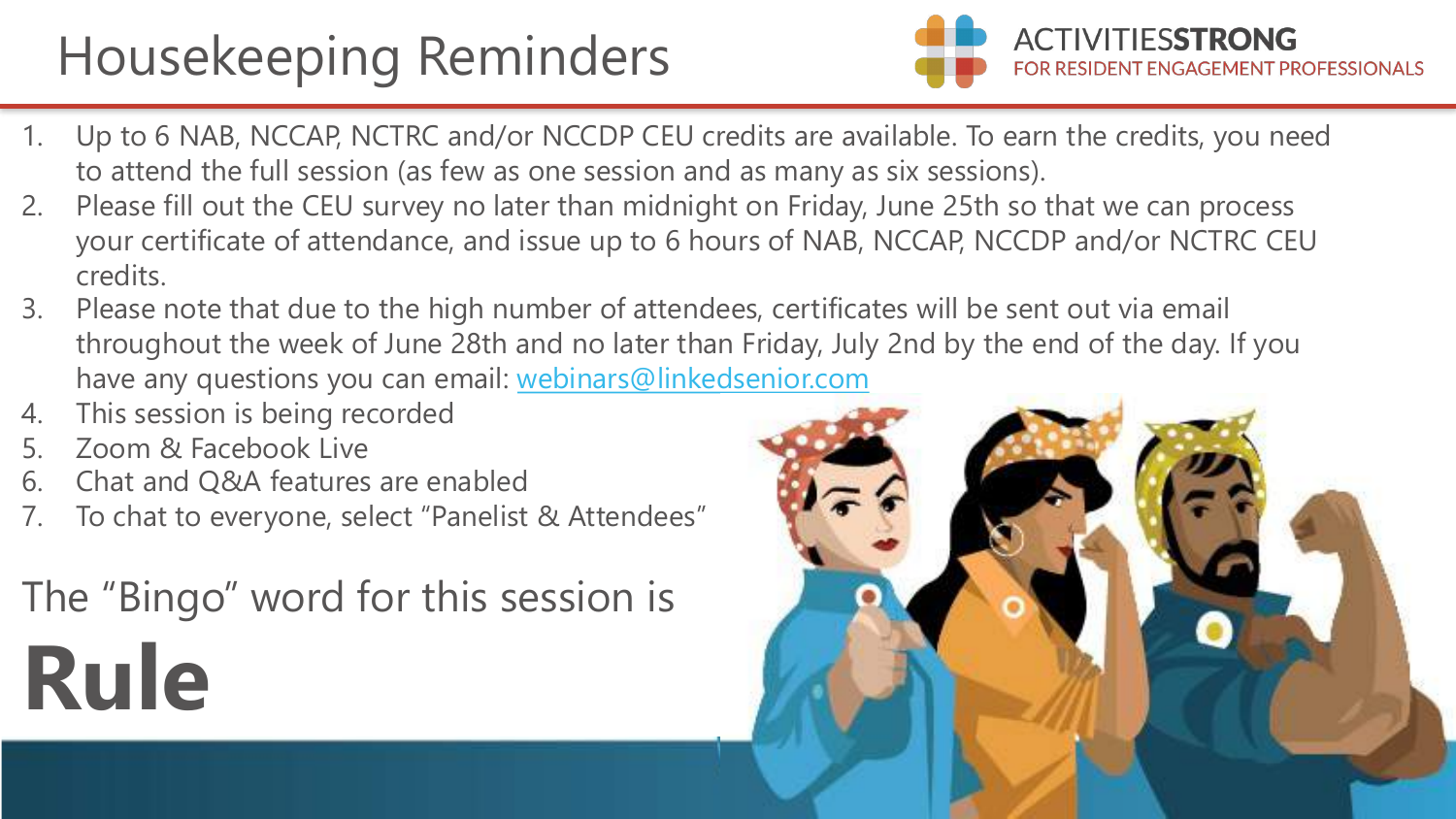

**#ActivitiesStrong Summit –** June 22, 2021

# Elevating the Senior Living Experience: Culture Change for Resident Engagement

Dr. Jennifer Stelter – Product Program Director - Linked Senior Dr. Katy Abbott – Associate Professor of Gerontology – Miami University, Scripps Gerontology Center





NAB, NCCAP and NCCDP Approved, CEUs Available This session content is CE Pre-Approved by NCTRC © 2021, Linked Senior, Inc. All Rights Reserved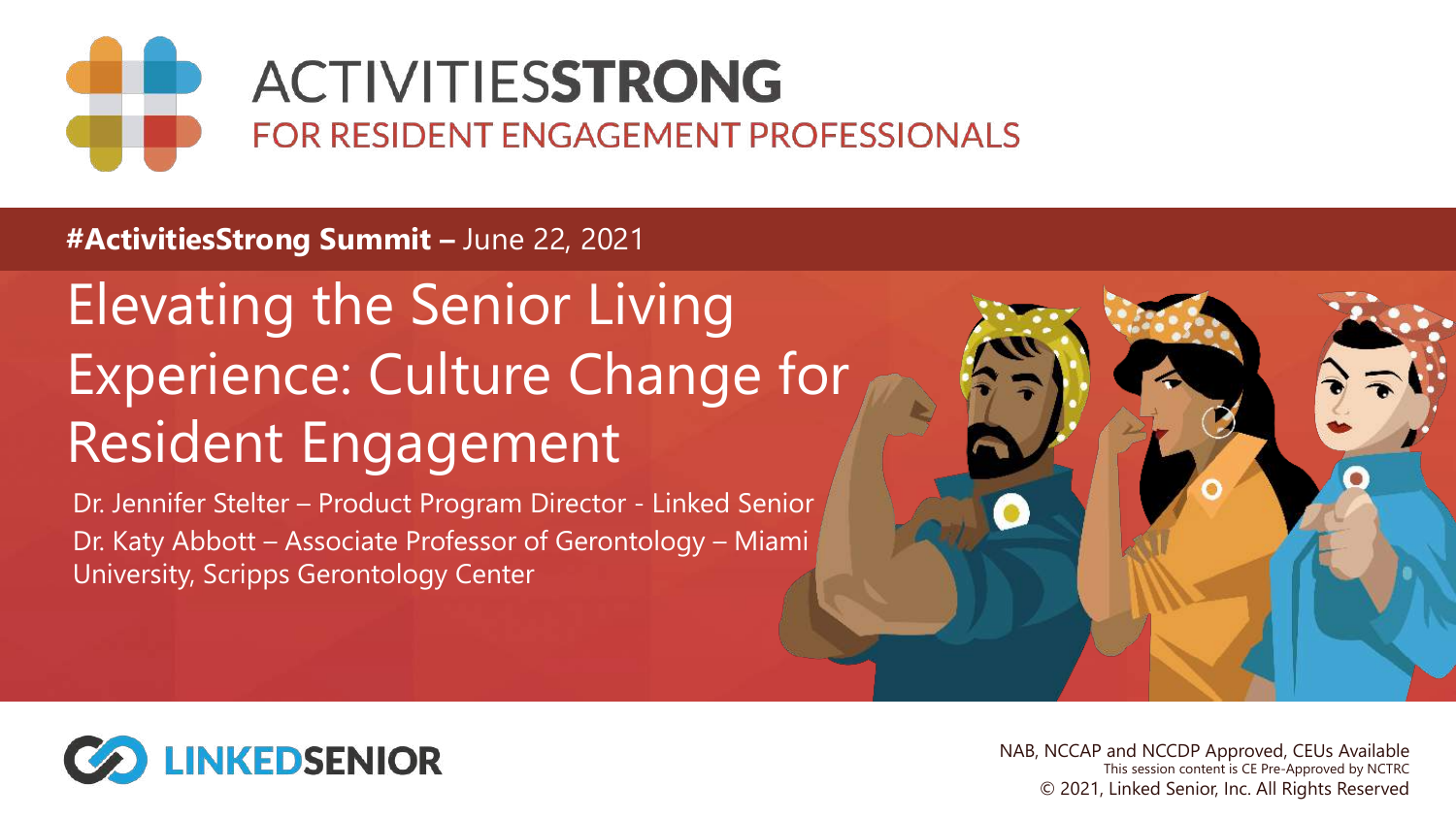

- ★ Katy Abbott, PhD, MGS, Associate Professor of Gerontology, Miami University, Research Fellow, Scripps Gerontology Center, Co-Founder, Preference Based Living
- ★ Jennifer Stelter, PsyD, CDP, CADDCT, CCTP, Director of Product Research at Linked Senior, CEO of the Resident Engagement Institute/Linked Senior, CEO of NeuroEssence, Adjunct Professor in Behavioral Sciences at Ivy Tech Community College, and Staff Psychologist at Allow Wellness

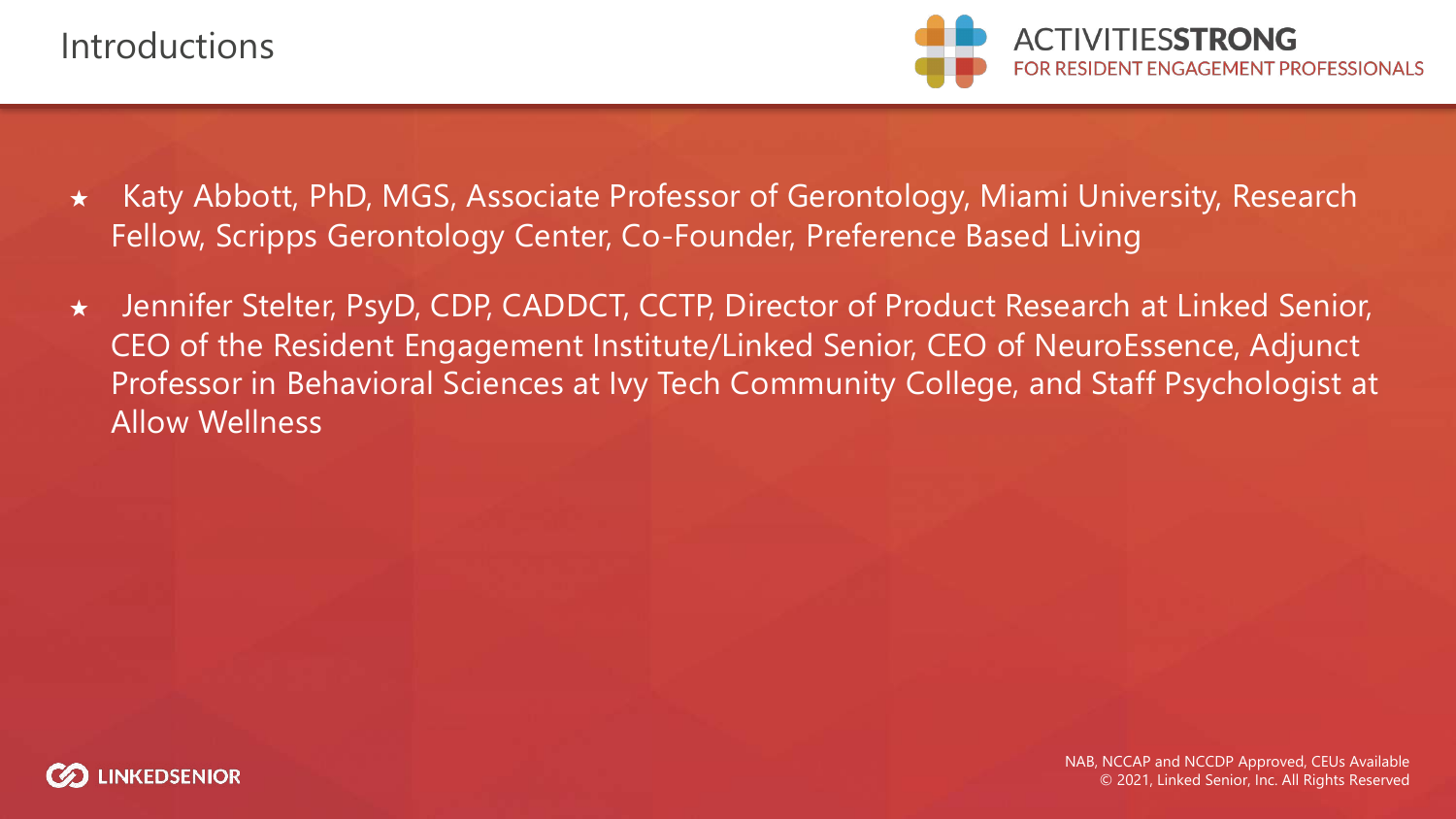

- 1. Outline the current state of resident engagement in senior living communities.
- 2. Understand both the challenges and opportunities that senior living organizations have when it comes to resident engagement.
- 3. Apply evidence-based practices and use proven benchmarks to improve the culture in their community when it comes to person-centered resident engagement.

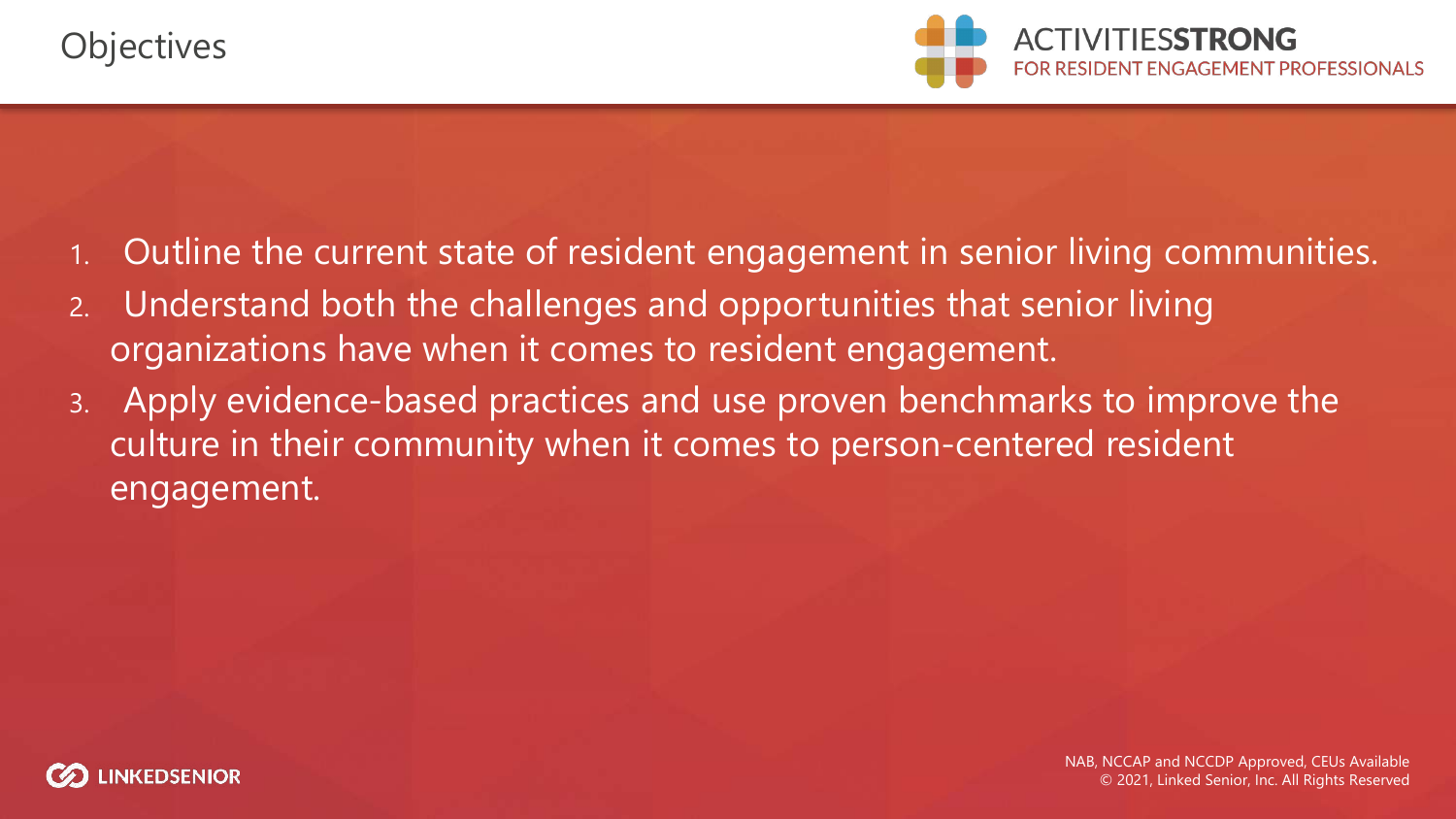

58% track participation via paper; 24% use a computer program; 18% do not track participation (Feb-March 2021)

72% configure functioning level, however, it's not a standardized process - 21% use cognitive score alone, 43% use cognitive and physical function scores, 8% use another method (June 2021)

25% of communities track minutes of participation (June 2021)

72% say that staffing concerns are the reason why they cannot engage all their residents; 32% said resources and tools (April 2021)

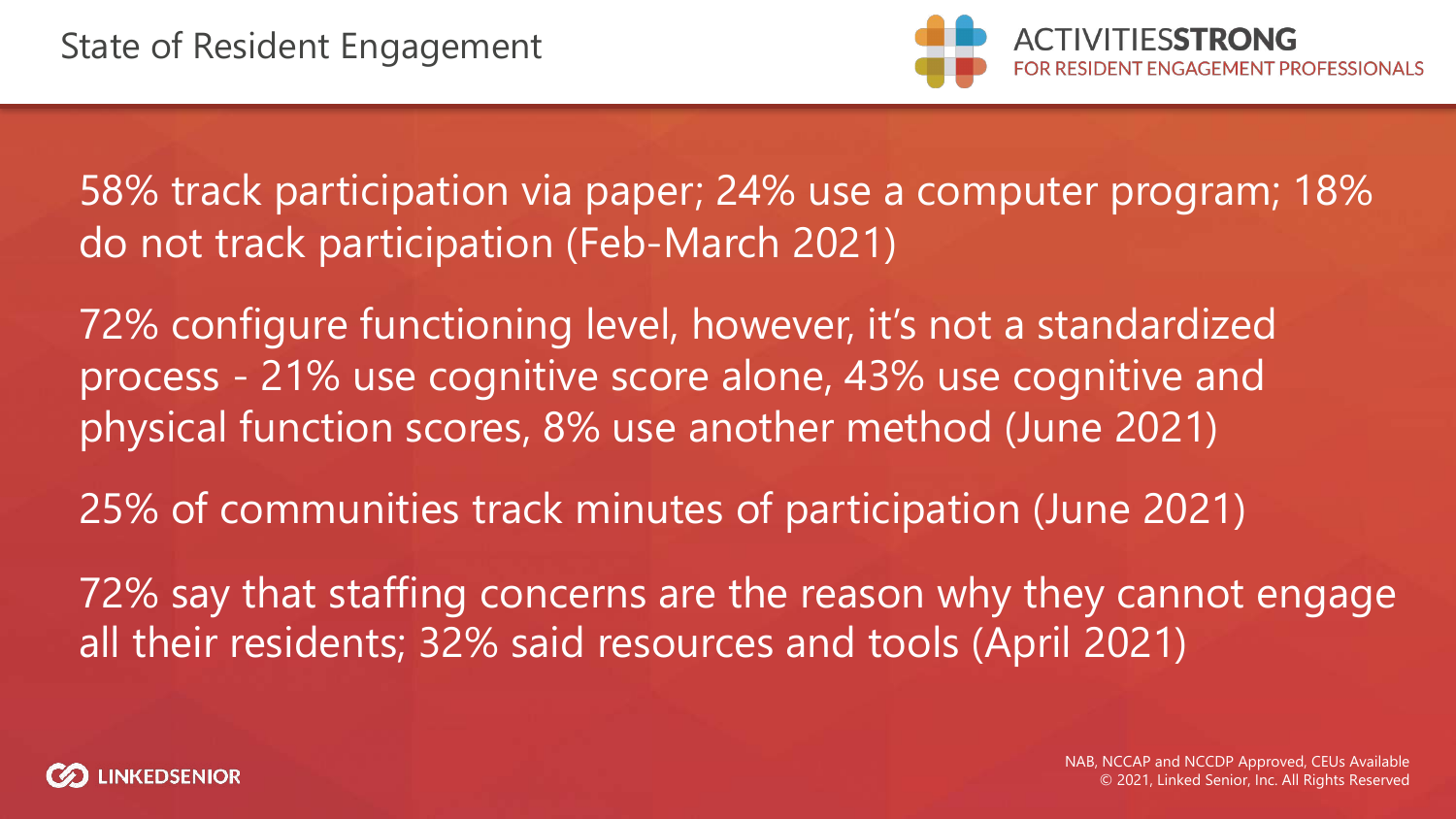# Impact of the Pandemic on Resident Engagement



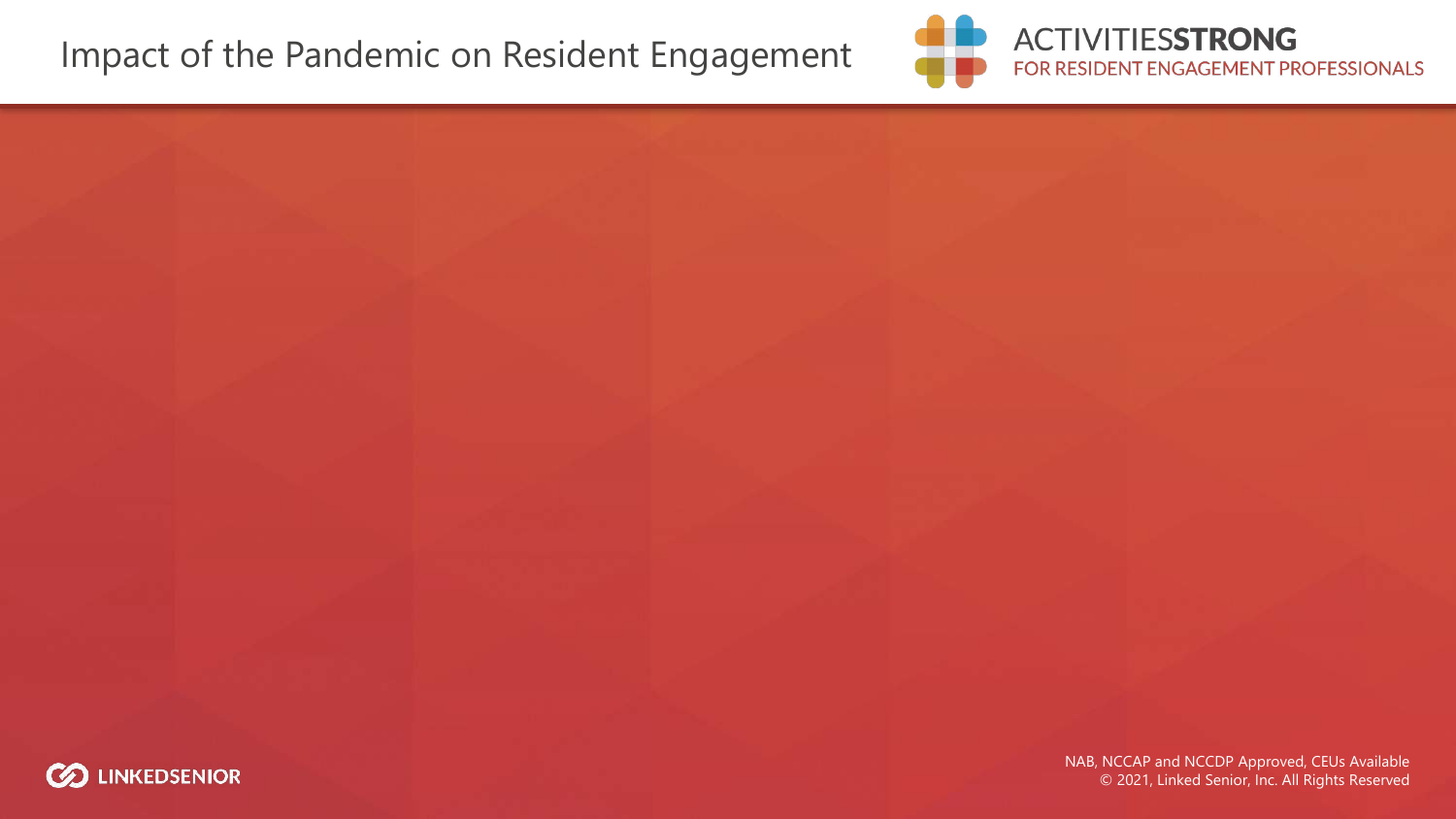Sample of Communities' Data 2020-2021: Programs Offered



- ★ Pre-pandemic offered about 370 programs/month
- ★ Wave 1 9% decrease
- ★ Wave 2 11% decrease
- ★ Wave 3 17% decrease
- ★ Post-pandemic offering 392 programs/month
- $\star$  However, 106% more than previous

**LINKEDSENIOR** 

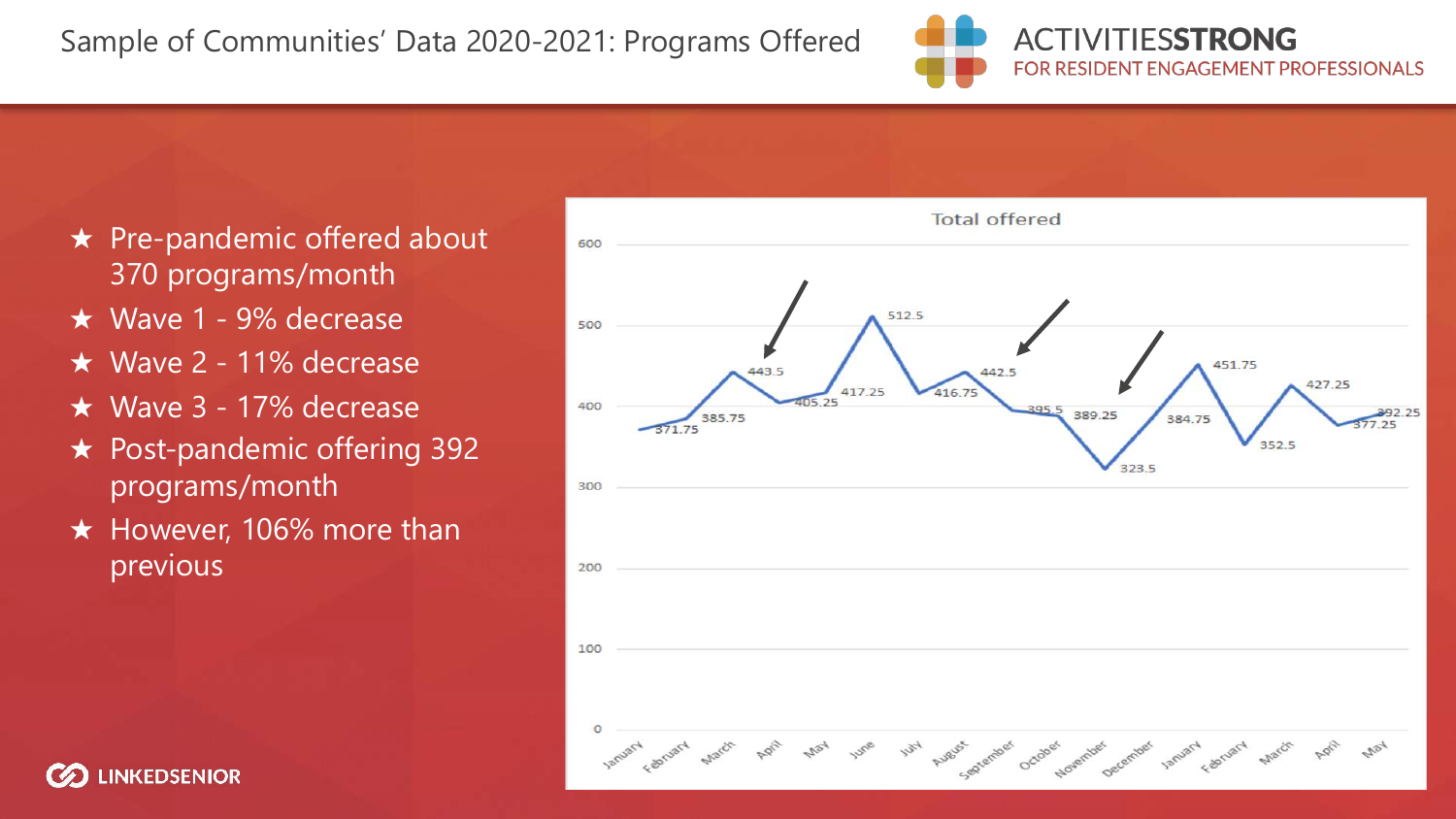Sample of Communities' Data 2020-2021: 1:1s



- $\star$  Wave 1 Increased 111%
- ★ Wave 2 Decreased 19%
- $\star$  Wave 3 Increase 98%
- ★ 1:1s increased to 326% across the pandemic



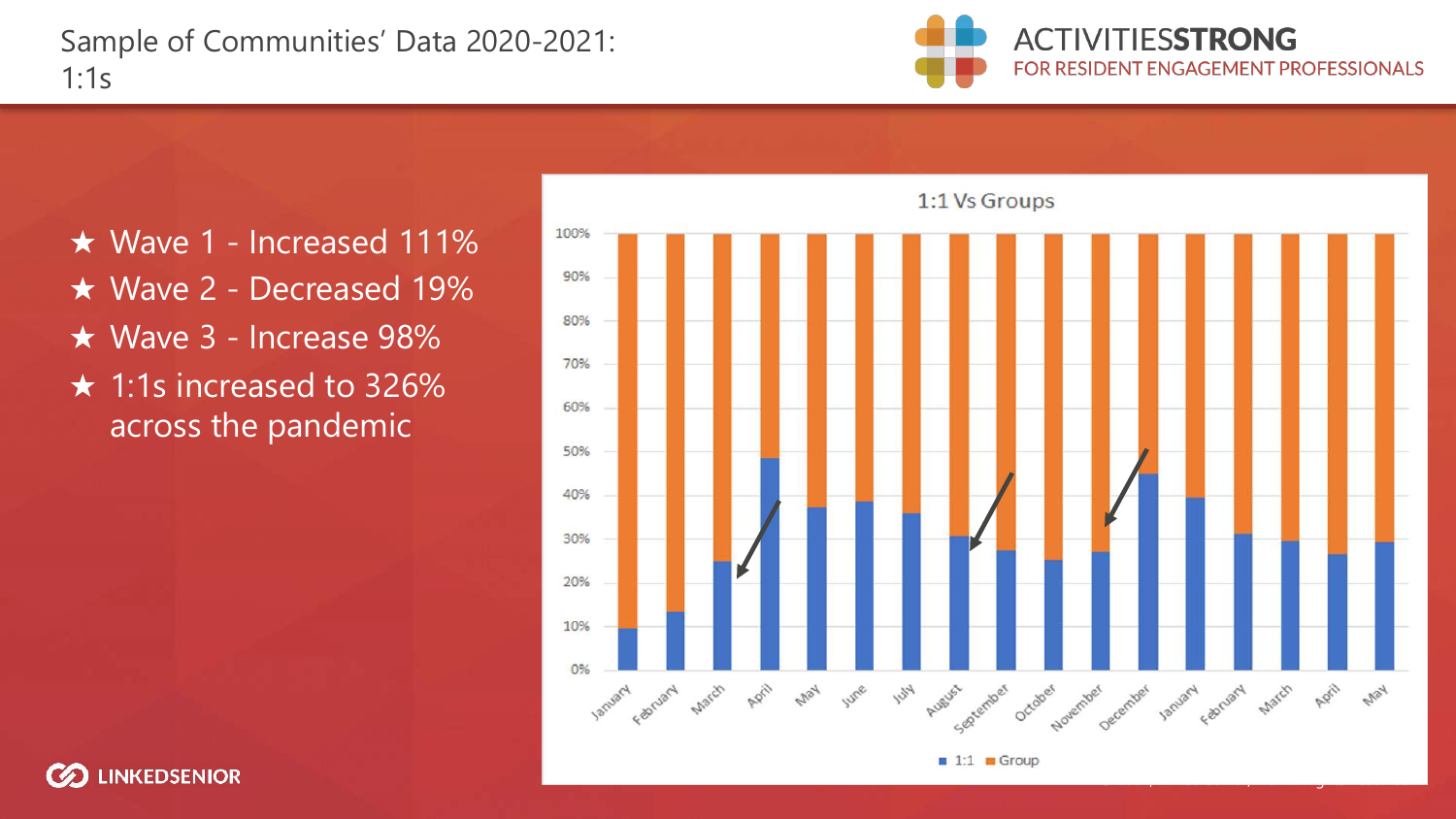# Sample of Communities' Data 2020-2021: Minutes per Resident per Day (MRD)



- ★ 151 MRD pre-pandemic
- ★ Wave 1 56% decrease
- ★ Wave 2 ~Maintained
- $\star$  Wave 3 42% decrease
- ★ 82 MRD today
- ★ 54% decrease in MRD



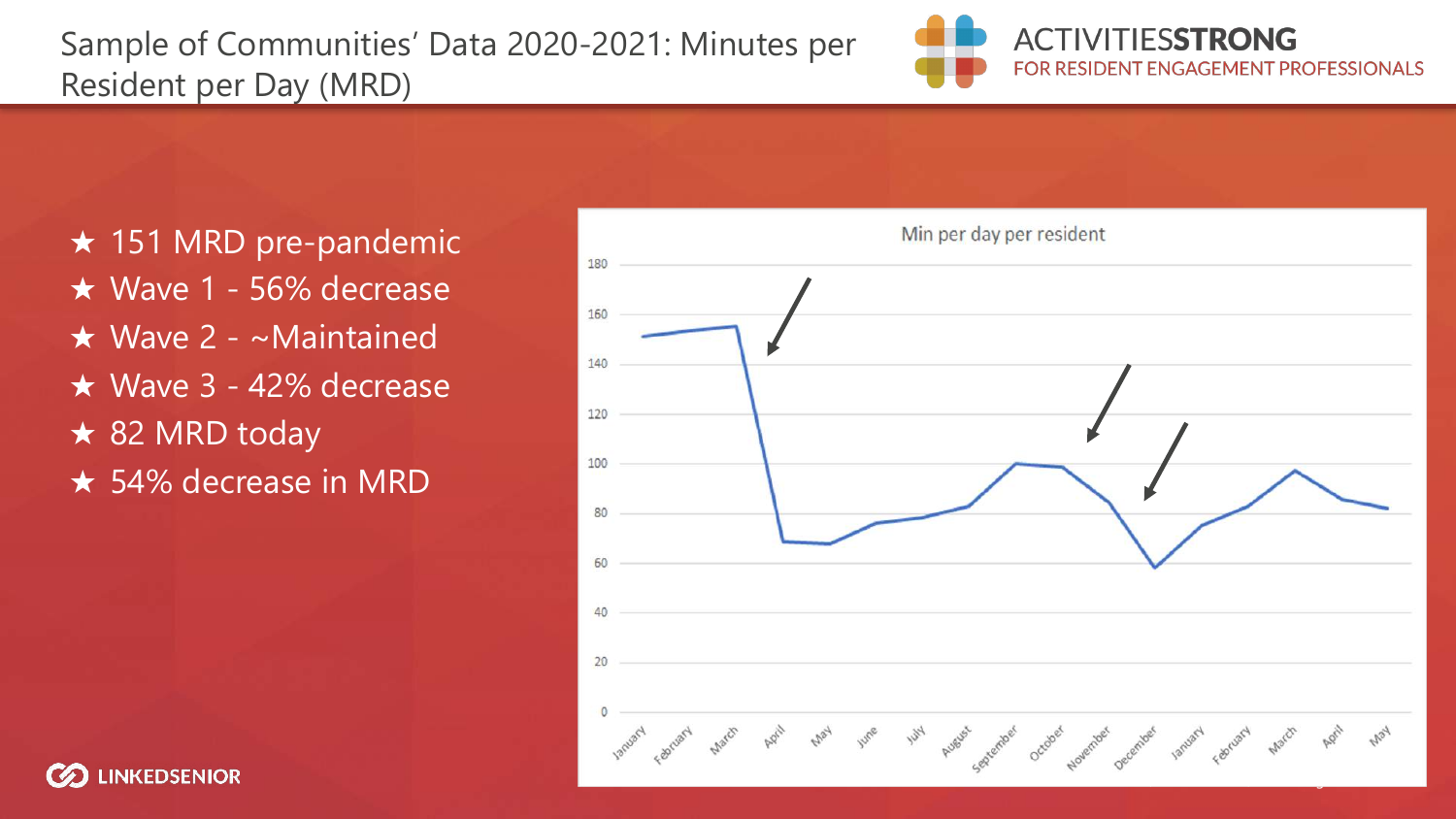Sample of Communities' Data 2020-2021: Declines



- ★ Pre-pandemic decline rate at 10%
- ★ Wave 1 decline rate at 9%
- ★ Wave 2 decline rate at 16%
- ★ Wave 3 decline rate at 7%
- ★ Current decline rate at 17%



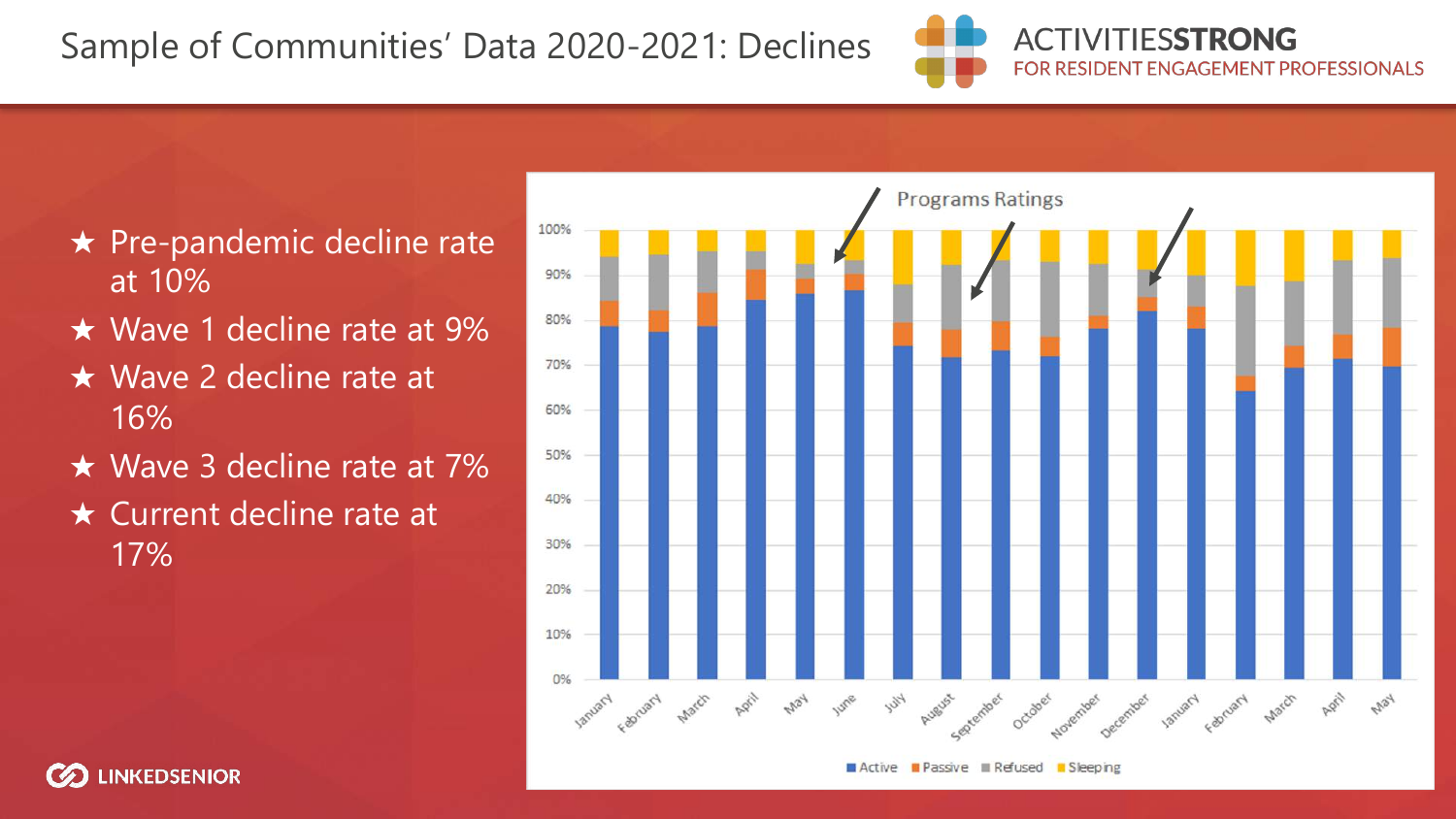

- 1. There are no benchmarks, trends analyses nor publications on senior living resident engagement -> This makes resident engagement "Nice to have" and "Fun", but not viewed often as necessary outside of regulatory requirements, health impacting, and a contributor to return on investment, as it's not being measured & used as a business driver.
- 2. Post-pandemic, more programs offered, likely groups, with the assumption of trying to get back to 'normal' but there is an increase in declines and less engagement. Are residents wanting more 1 on 1 time but departments don't have the staff to do it?
- 3. Most operators, large and small, are struggling financially to make ends meet causing budget cuts, usually within activity and life enrichment departments, leaving little room for staffing and resources.

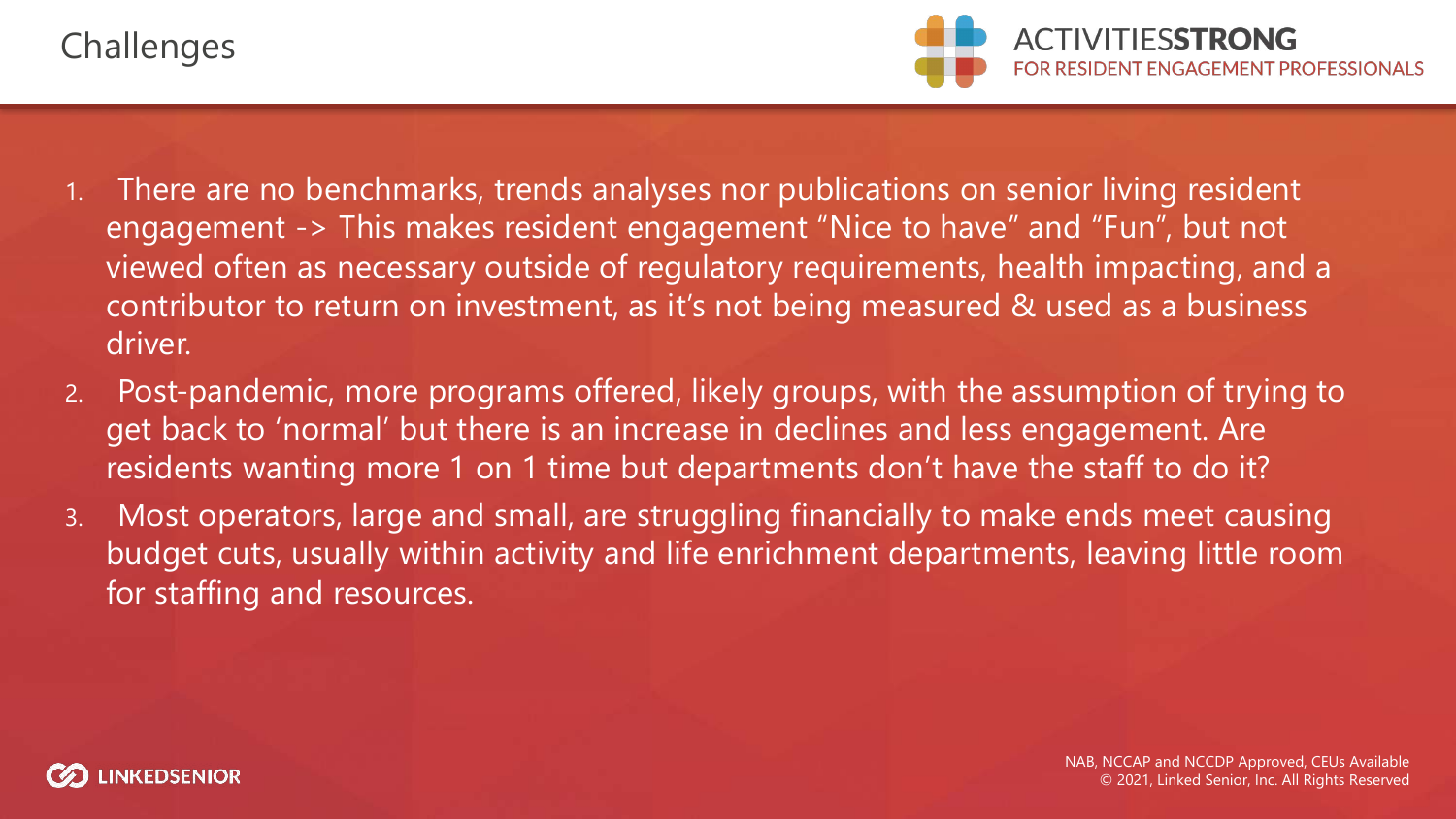

- Redefine and create a new era of resident engagement
- 2. Create benchmarks and standards derived from empirical research and clinical expertise
- 3. Move from "Nice to have" and "Fun" to "Clinically Necessary" and a "Return on Investment" shown in improvement in clinical and quality outcomes
- 4. Create social prescription to include number of minutes per day per resident and preference data at your fingertips
- 5. Prove the need for resident engagement lending to staff retention and potentially an increase in staff

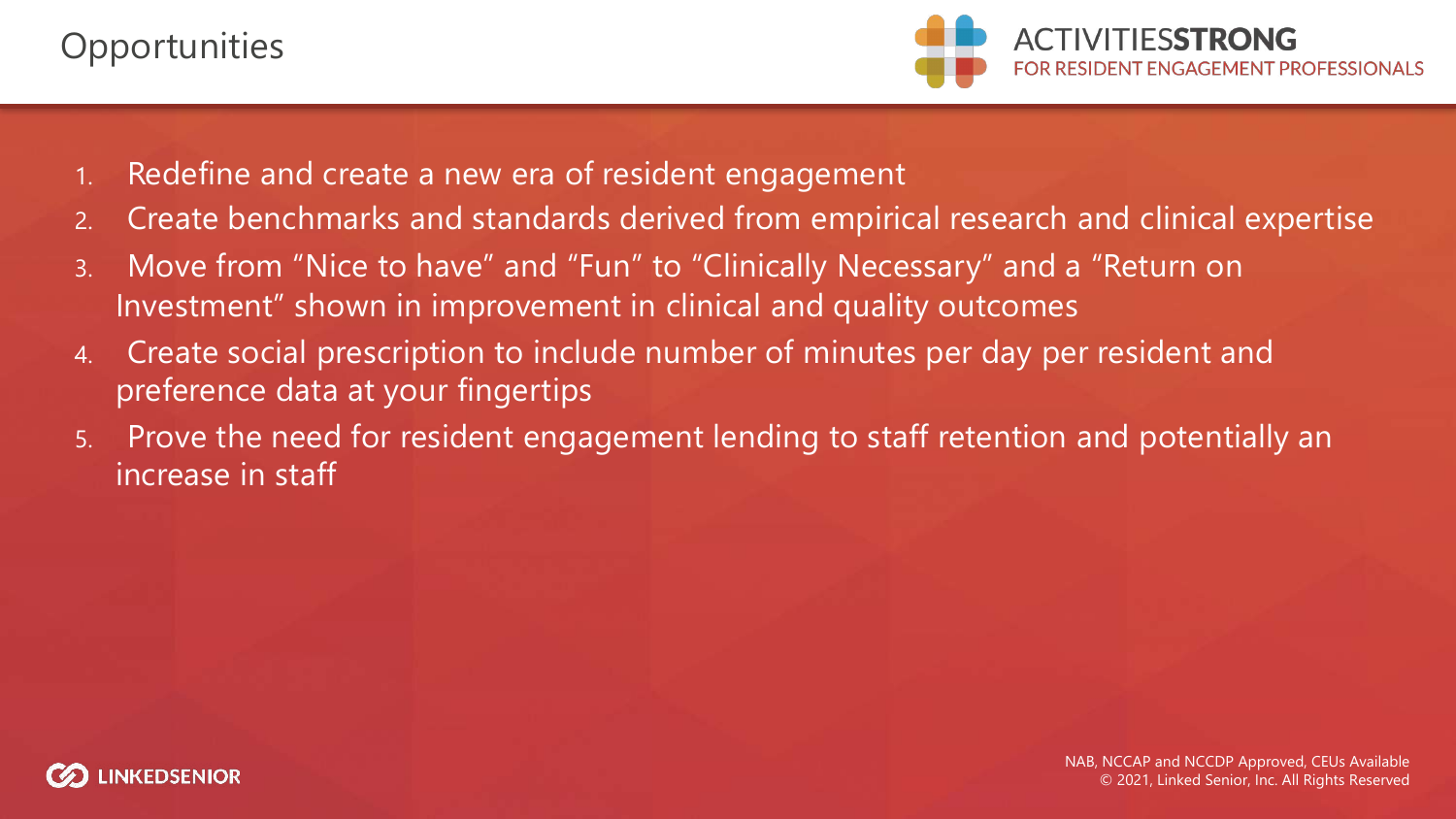

Linked Senior's mission is to provide a platform to engage residents in a way that provides them the highest quality of life.

This is accomplished by improving the care provided.

Quality care is possible by running a smarter business.

Let the APIE process do this for you.

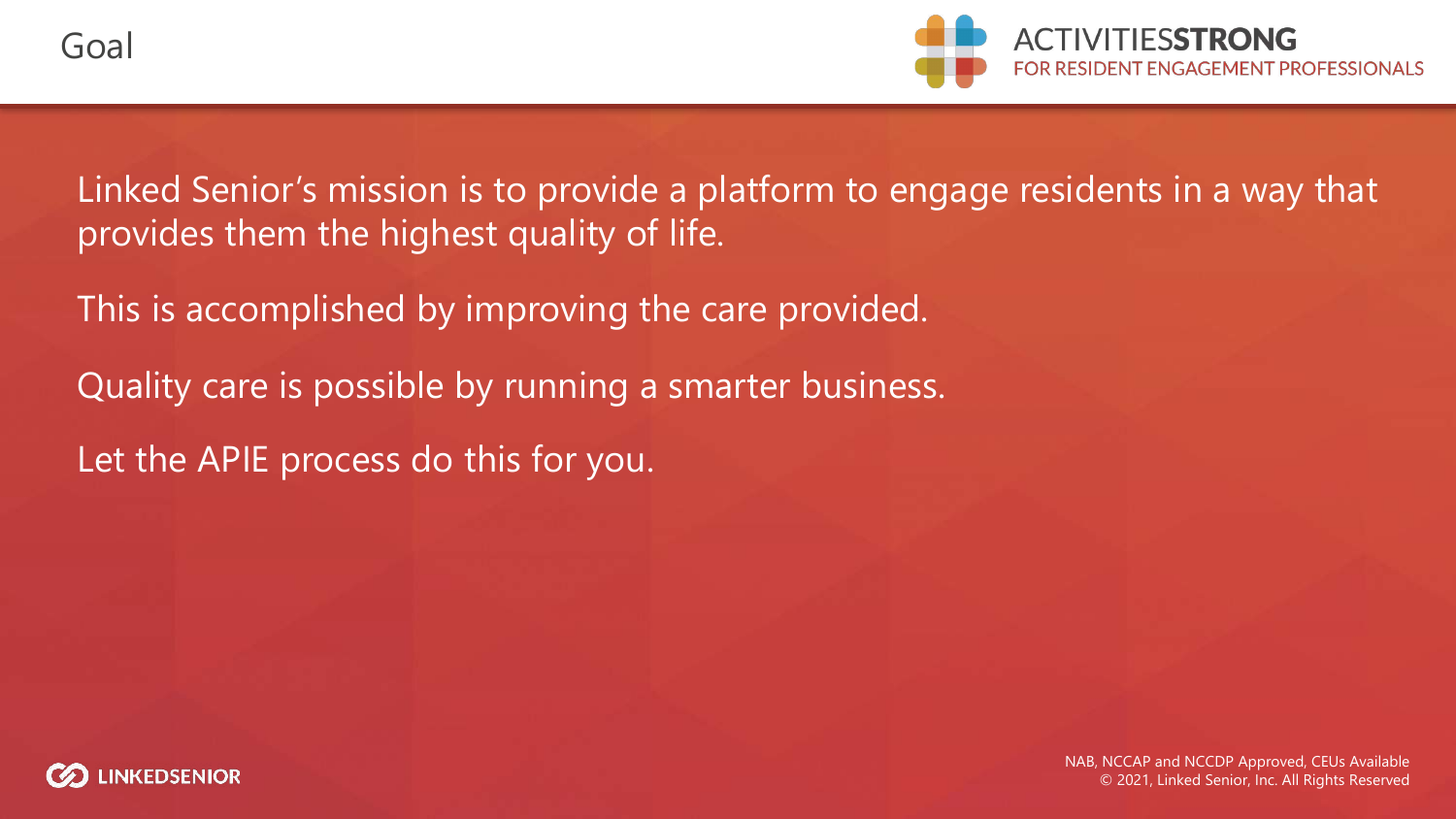

Staff duties are handled efficiently with protocols and time management

- Effective treatment measured by clinical outcomes
- Exemplar satisfaction surveys
- Census management
- Staff retention

These can define your return on investment (ROI)

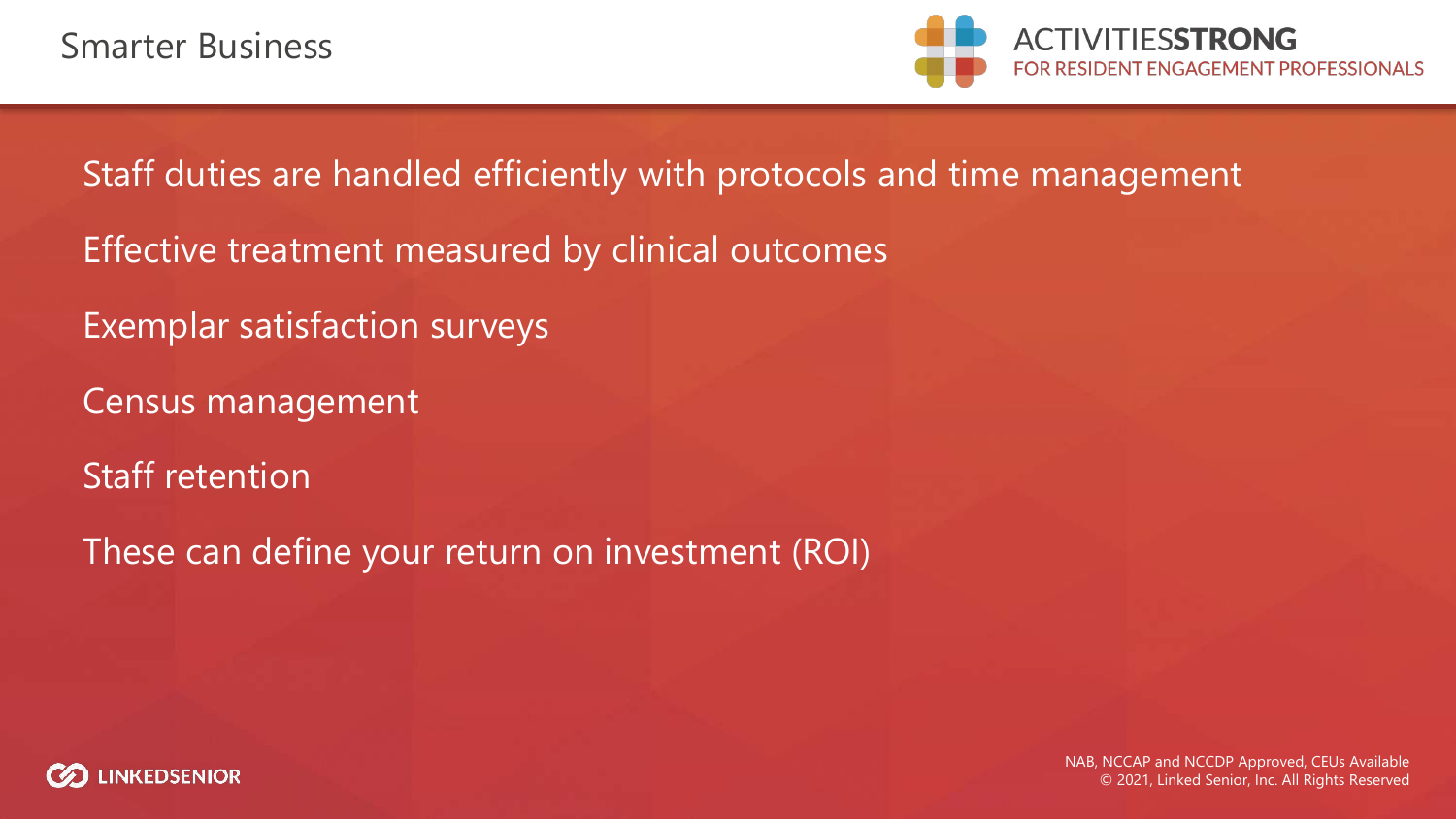APIE Process





 $\circledcirc$ **LINKEDSENIOR**  NAB, NCCAP and NCCDP Approved, CEUs Available © 2021, Linked Senior, Inc. All Rights Reserved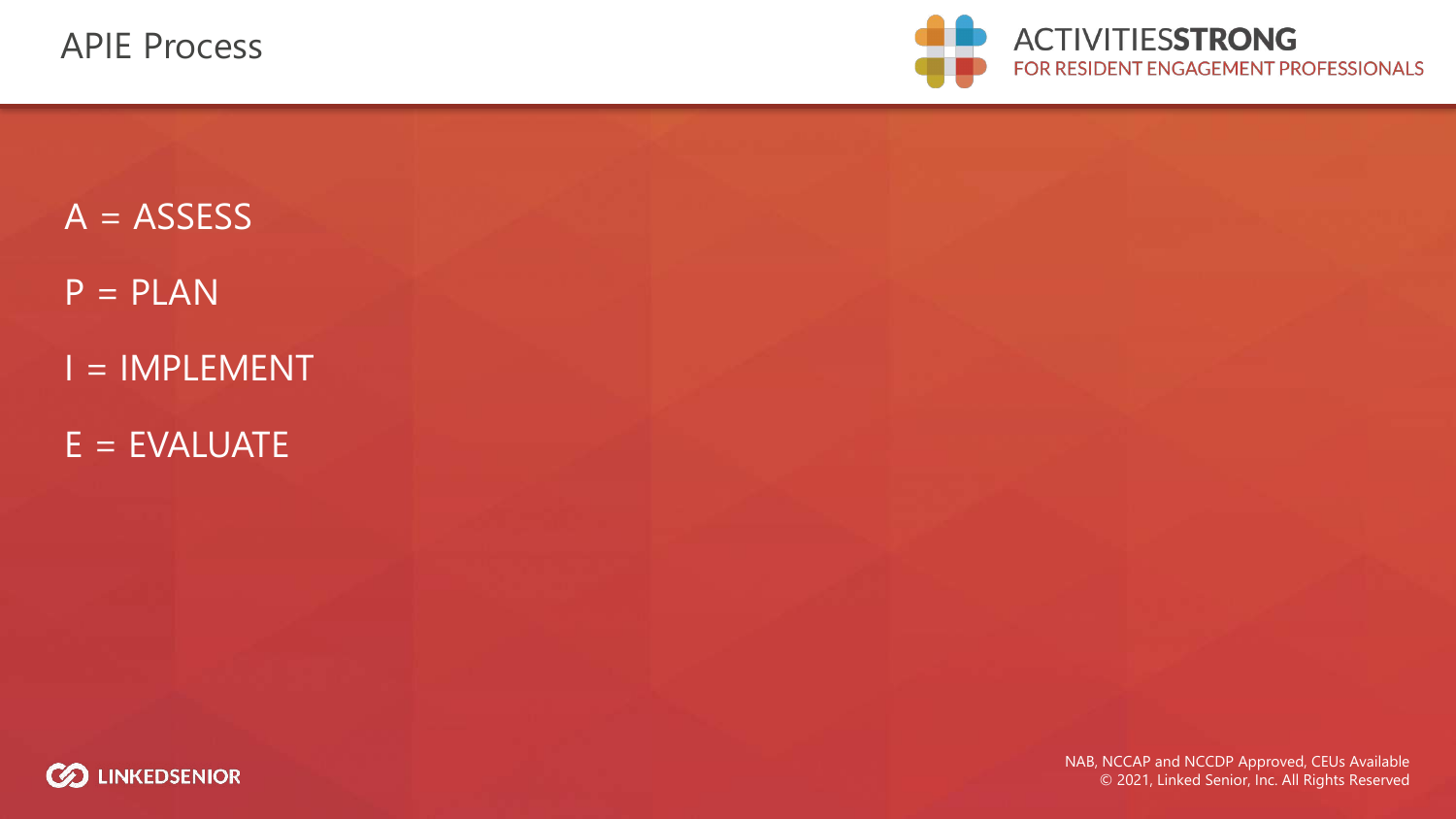

- APIE is a standard of practice model.
- Allows for a structured treatment process to take place
- APIE process within the Linked Senior platform allows for this standard of practice to be more efficient and effective
- This makes for a smarter business

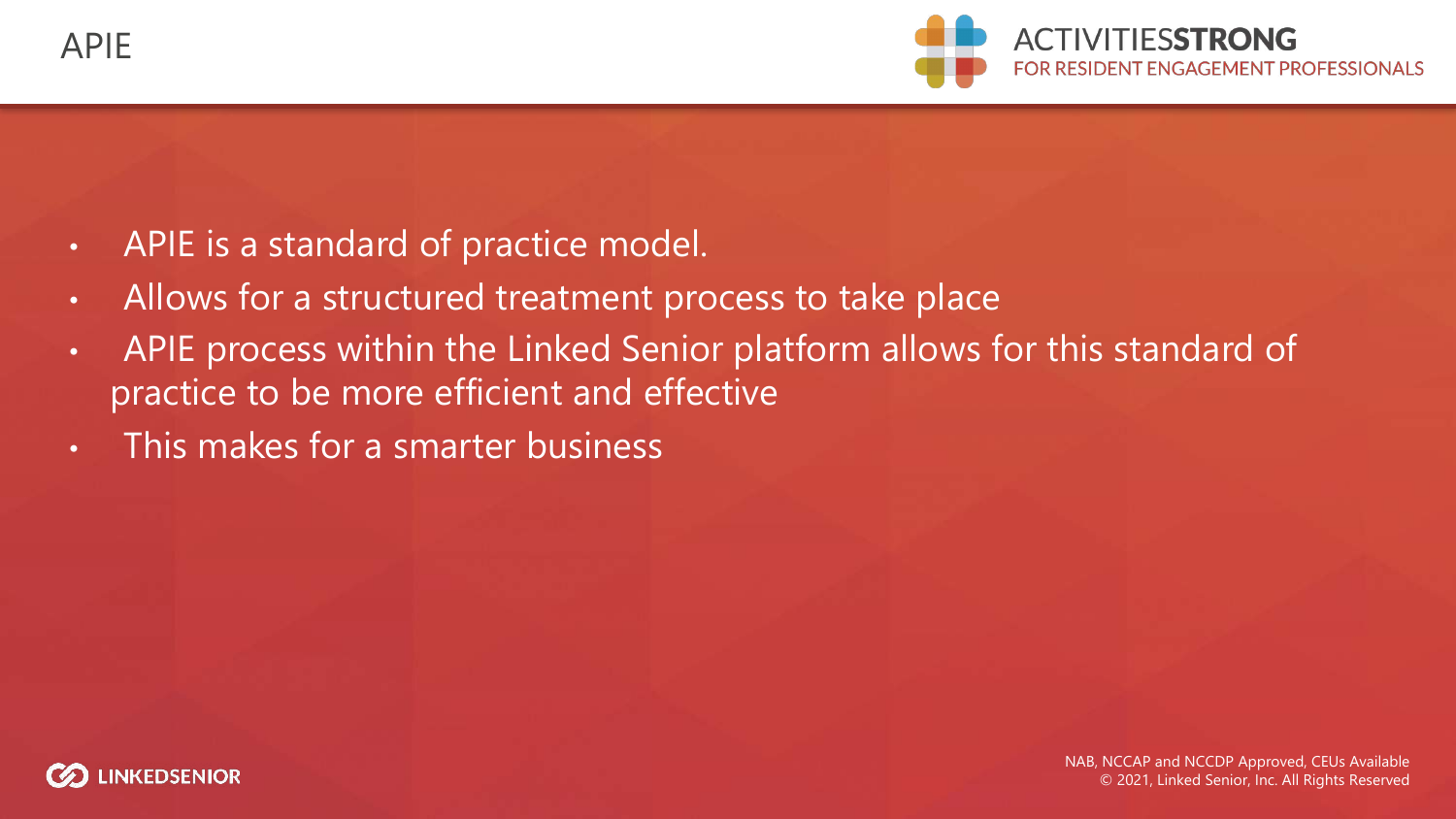ASSESS



### $\star$  Goals

- Asking key questions to provide the assessor with pertinent information that will help understand with what the resident is challenged and symptomology.
- To gather and better understand individual's needs and preferences (i.e., what matters to them; what's meaningful to them).
- An opportunity for the assessor to get to know and understand the resident.
- Being able to define what the strengths are of the resident.
- What has worked in the past and what hasn't worked.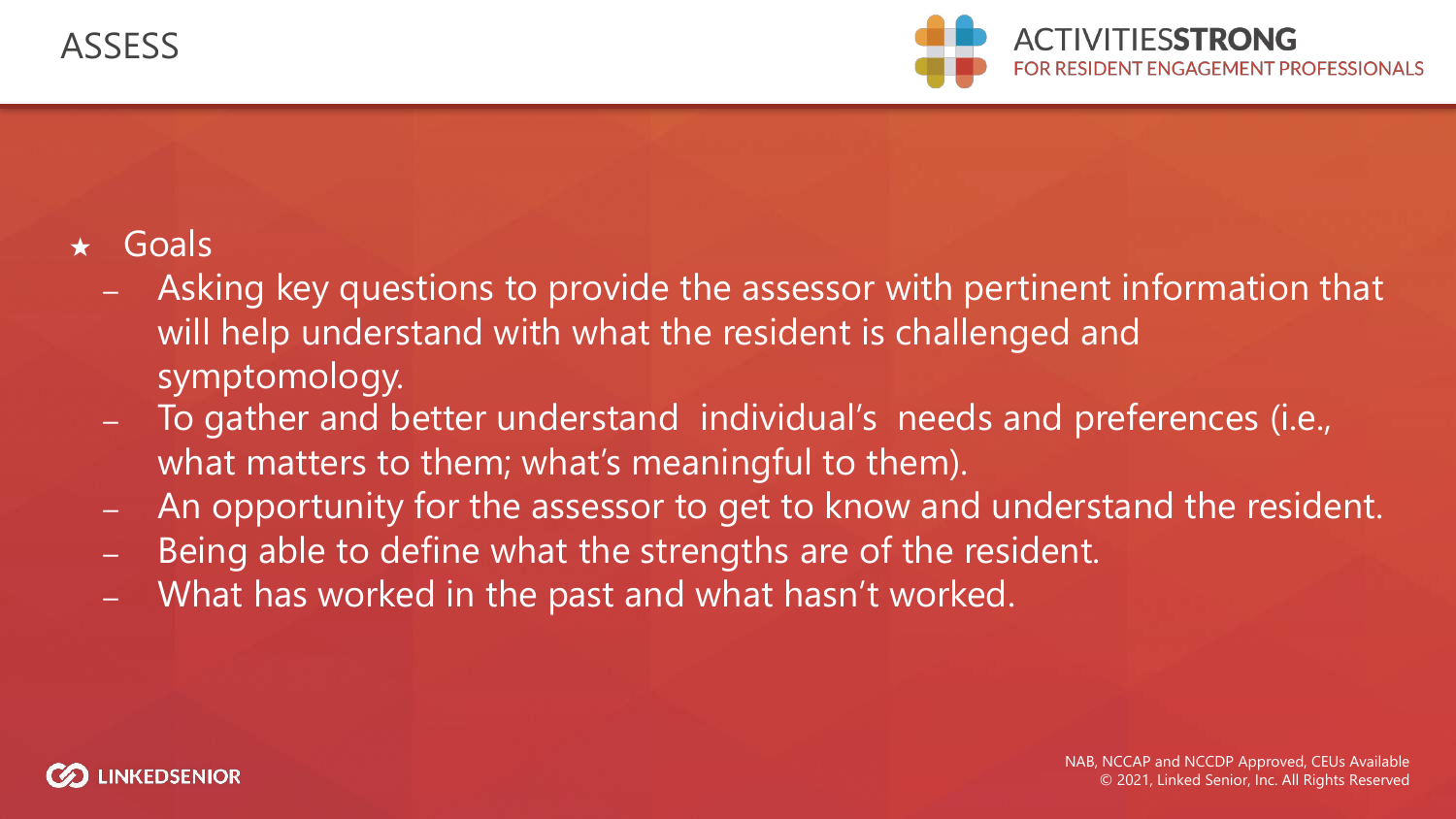



#### ★ How

- Custom assessment information will help define key metrics to measure, such as demographic information, needs and preferences, and cognitive and physical function.
- ★ Result
	- This information then allows for the development of the PLAN of care, including determining level of functioning and developing a prescriptive engagement plan.

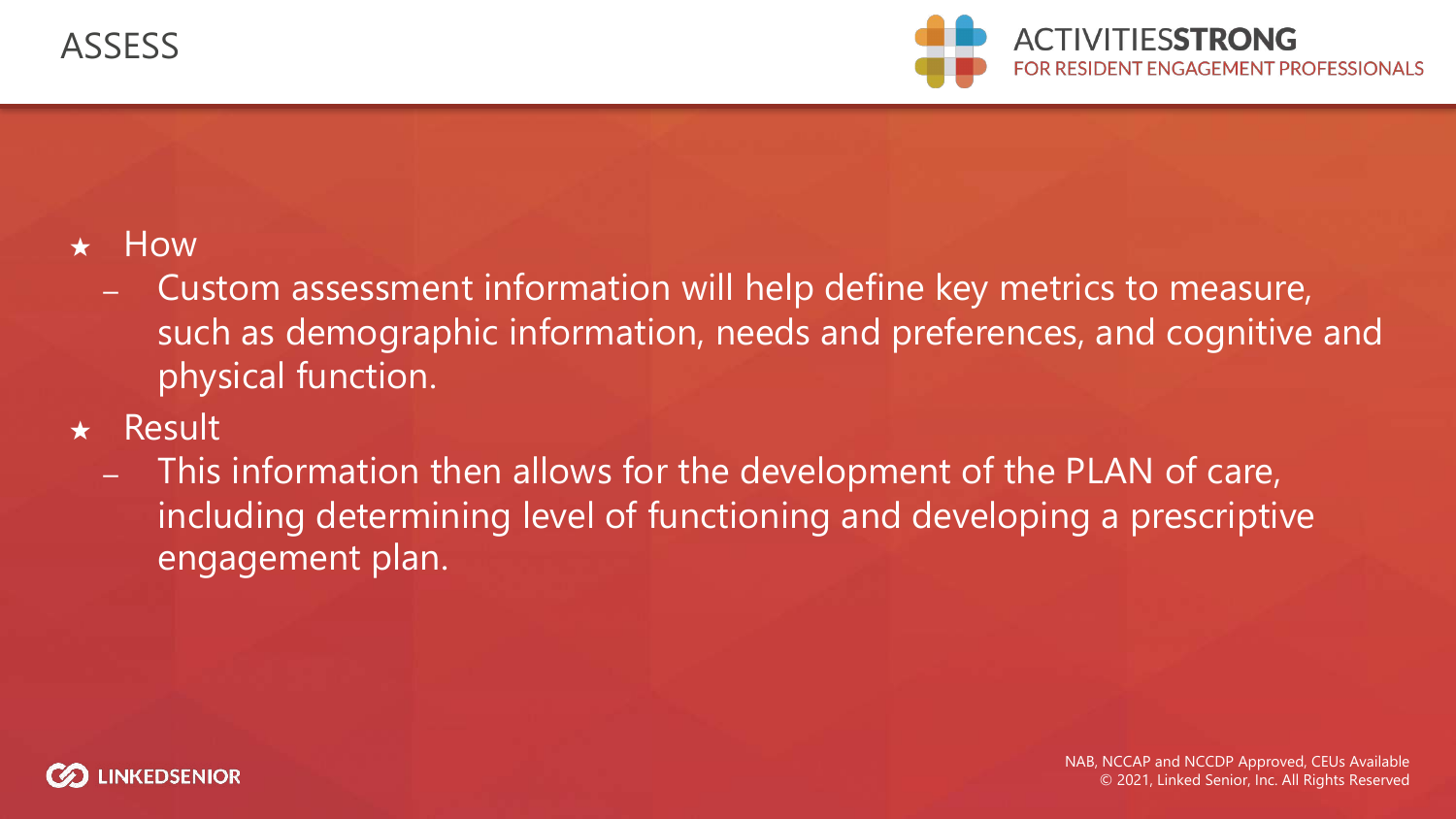

- Fosters engagement and improves quality of life and wellbeing by living everyday life in a way that is meaningful and purposeful.
- Enhances autonomy and ability to have a voice in directing care and services
- Creates a care environment of trust and respect.
- Promotes closer relationships with care team members that are attuned to needs and can respond appropriately.

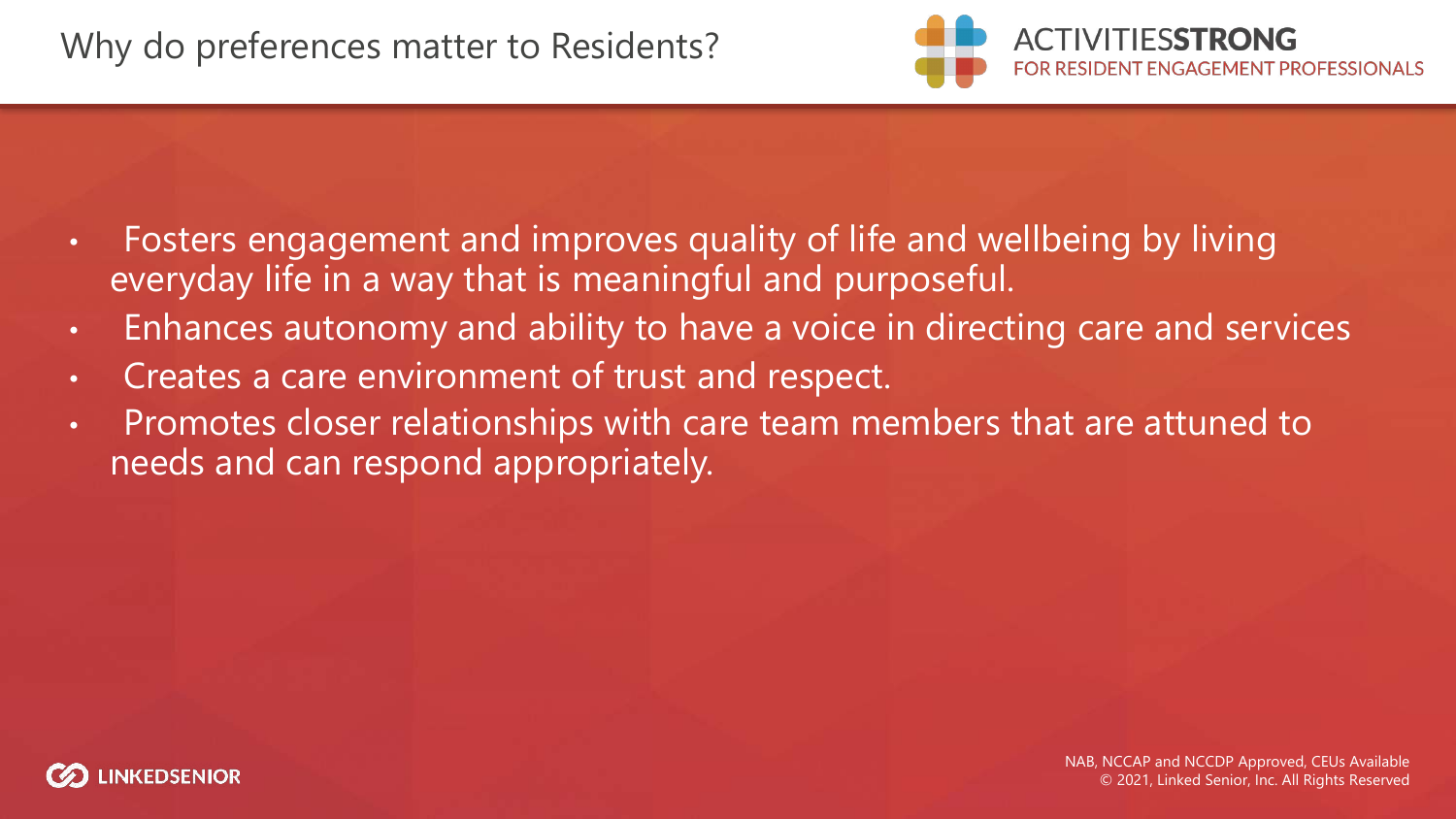

- Care team members are more comfortable caring for people they know and can form a strong partnership with residents and their families.
- Care partners who know a person's preferences can anticipate their needs and adapt accordingly.
- Care team members are highly valued in person-centered care organizations, work more efficiently, and can devote time where it is needed most.

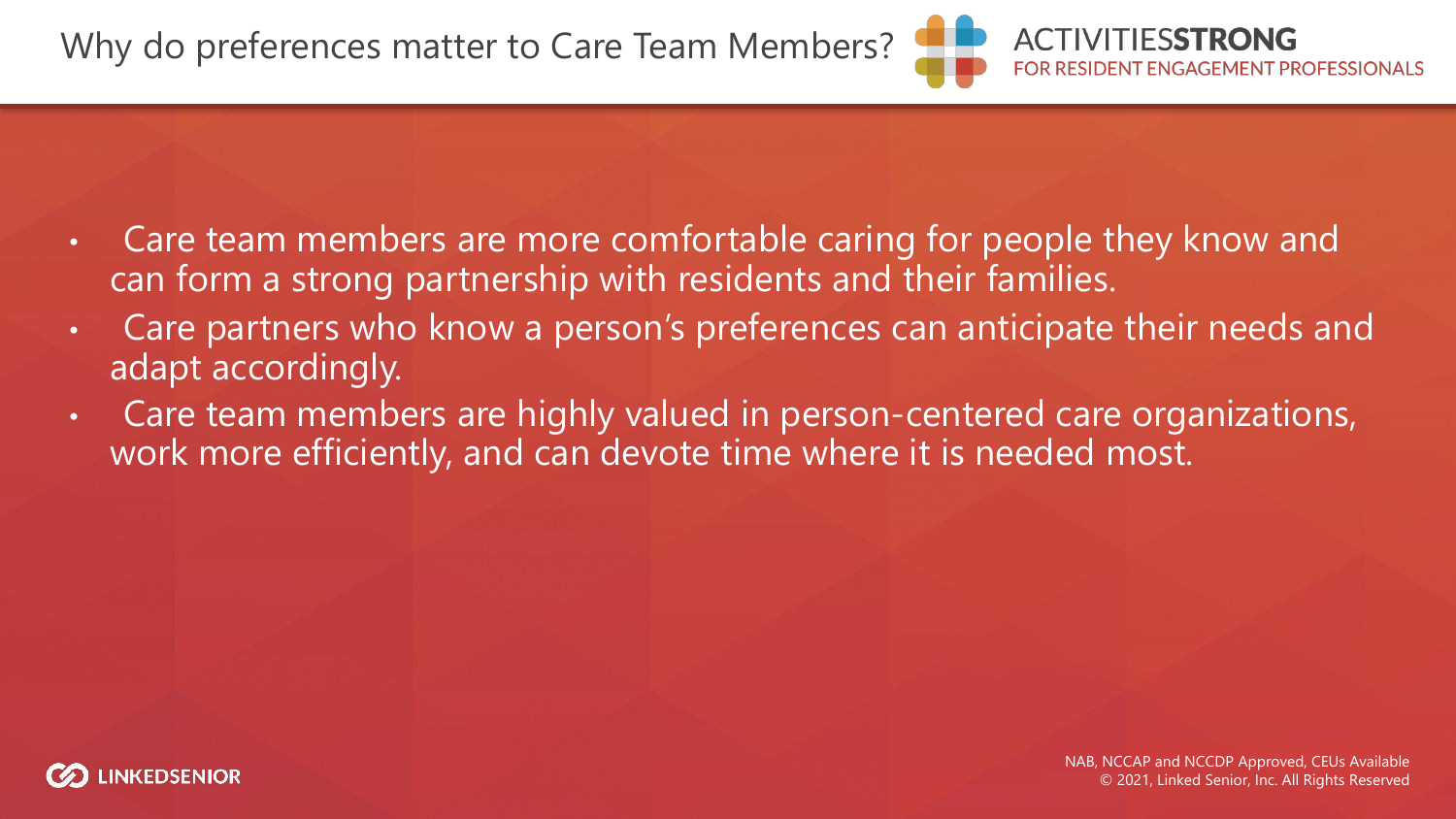

- Providers have better quality outcomes due to the ability of care team members to identify and respond appropriately to changes in a resident's condition.
- Providers gain referrals from people who have a good experience and recommend the nursing home to others as a place for care.
- Providers have better team member retention due to strong relationships between care partners and residents.

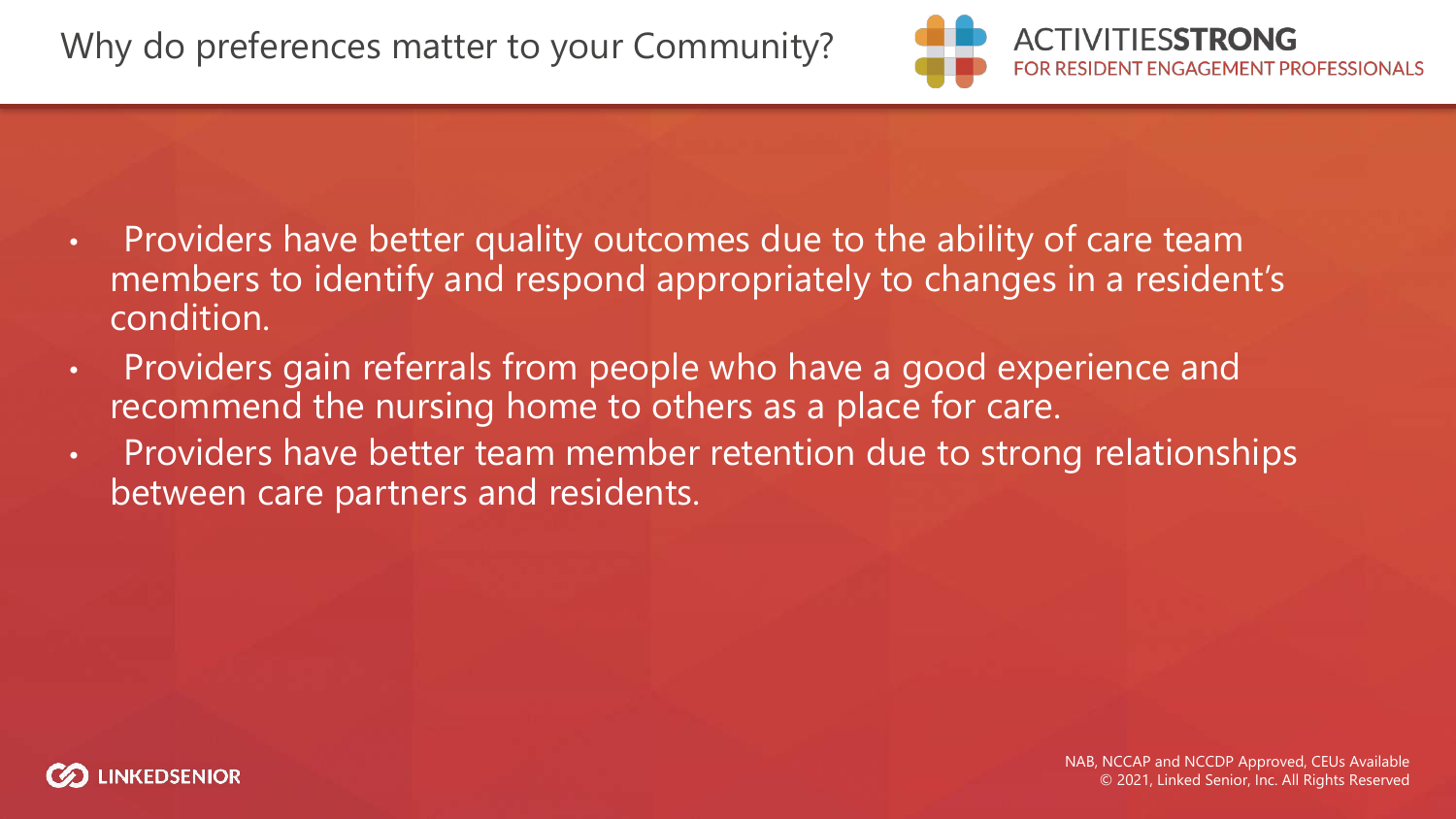# Care Preference Assessment of Satisfaction (ComPASS-16)



- Do we measure what we treasure or treasure what we measure?
- Supports streamlined interview that elicits key information about each person's important preferences and lays the groundwork to customize care
- PAL Card generator built into ComPASS-16 to assist with communicating important preferences across departments and shifts
- Satisfaction questions assist with understanding how satisfied individuals are with the way their important preferences are fulfilled.
- Reports track satisfaction over time and pinpoint opportunities to enhance the delivery of preferencebased, person-centered care.
- Using ComPASS-16 will assist your community in meeting regulatory mandates and shows surveyors your progress in providing preference-based, person-centered care.
- Access ComPASS
	- https://compass.linkedsenior.com/page/faq

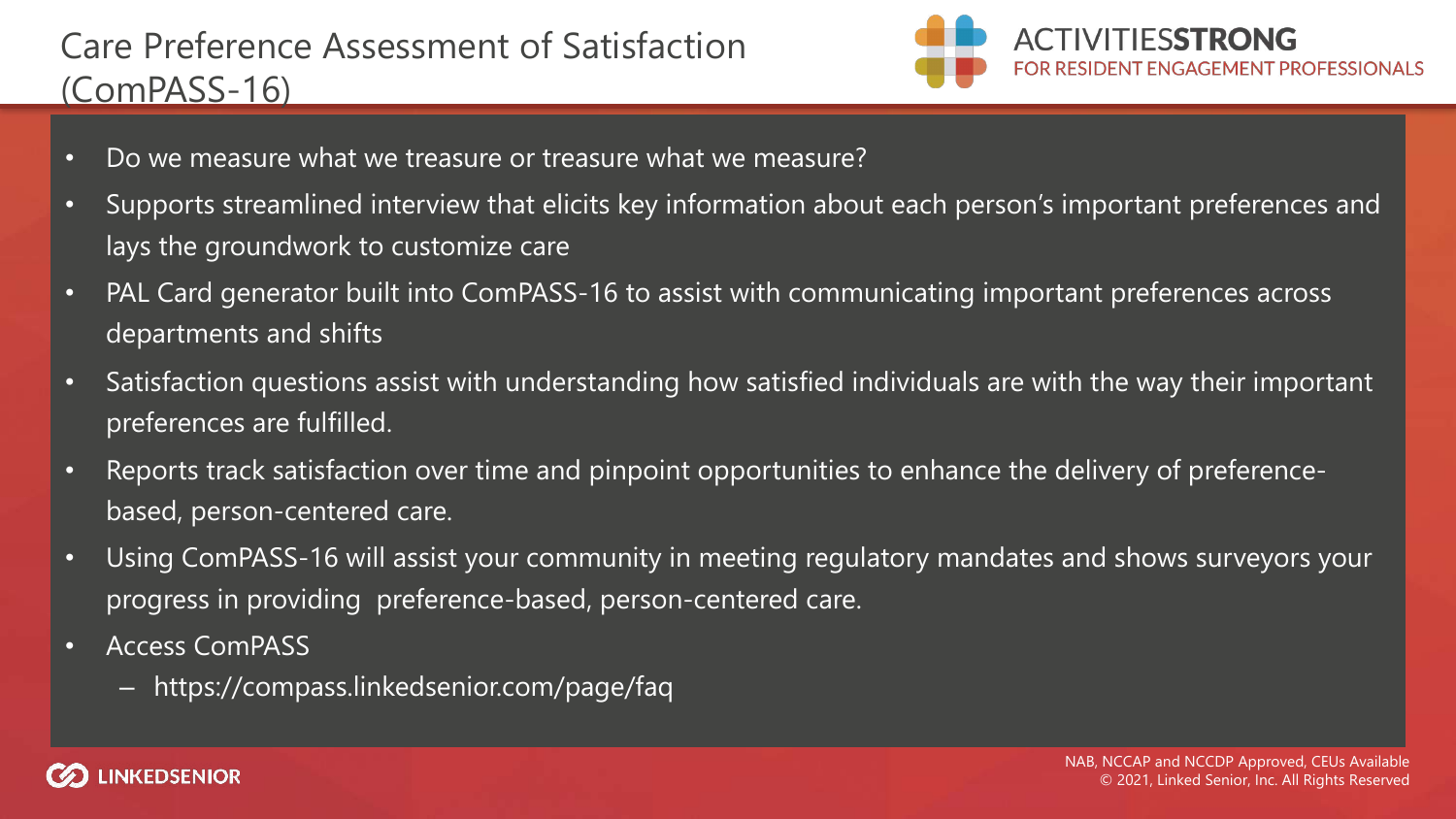

- $\star$  Goal: To take the assessment information and determine a prescriptive/recommended engagement plan to
	- meet the goals that will assist the resident in minimizing or eliminating their challenges and symptoms.
	- provide programming to meet their needs and preferences in a meaningful way.
	- ensure their needs and preferences are being upheld.

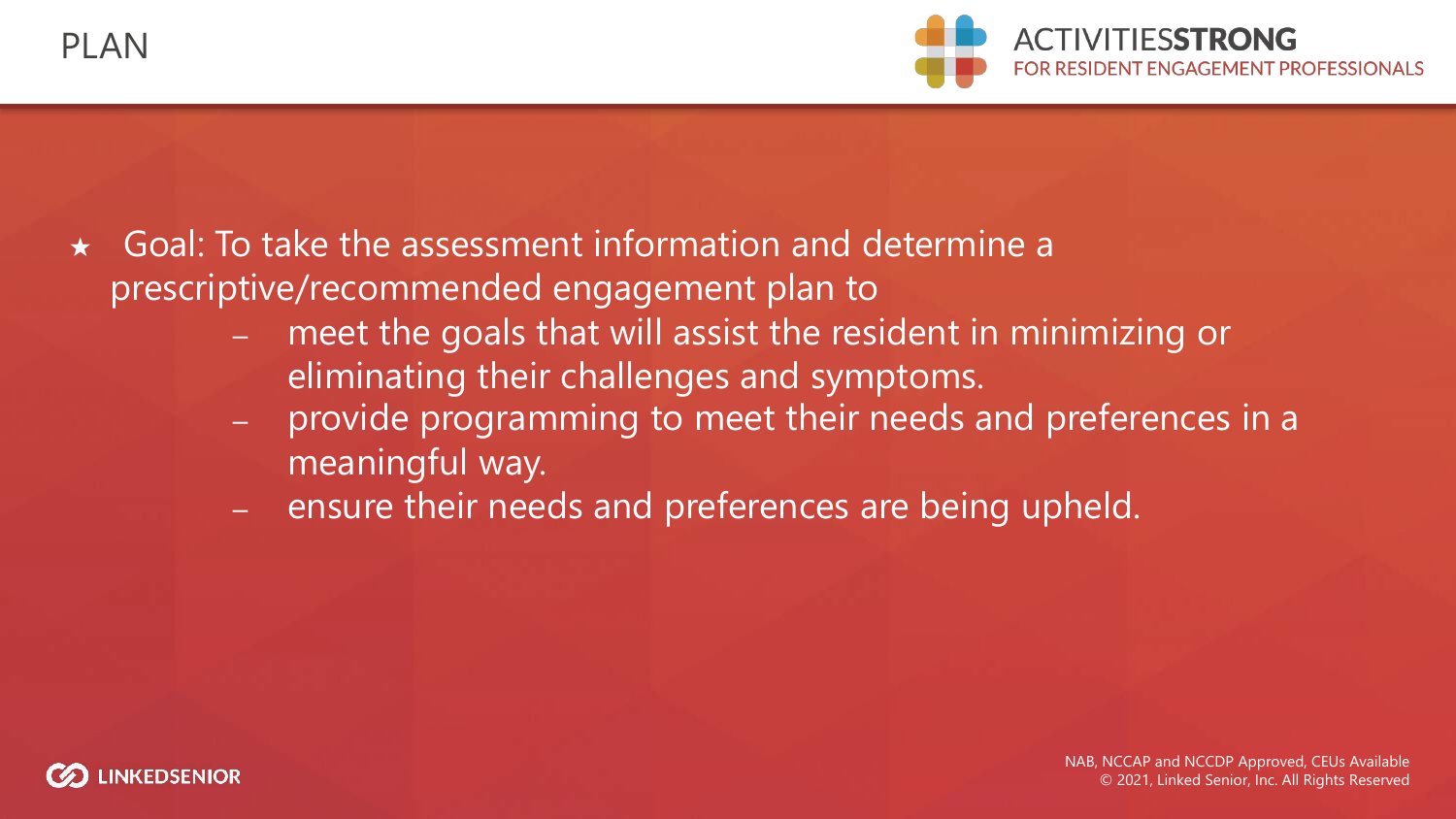

- ★ How: Functioning level will be configured and a prescriptive engagement PLAN will be recommended (e.g., engage Gus for 35 minutes per day with groups and independent activities daily). Additionally, information will be available to group residents into preference-type activities (e.g., identifying which residents like fishing).
- ★ Result: These will help the customer plan out how long the resident should be engaged each day, which programs may be most beneficial to the resident, i.e., groups, 1:1s, and/or independent, what type of groups and 1:1's would benefit the resident, and which residents have the same interests. Additionally, it can compute how many staff you need on your team to make this possible!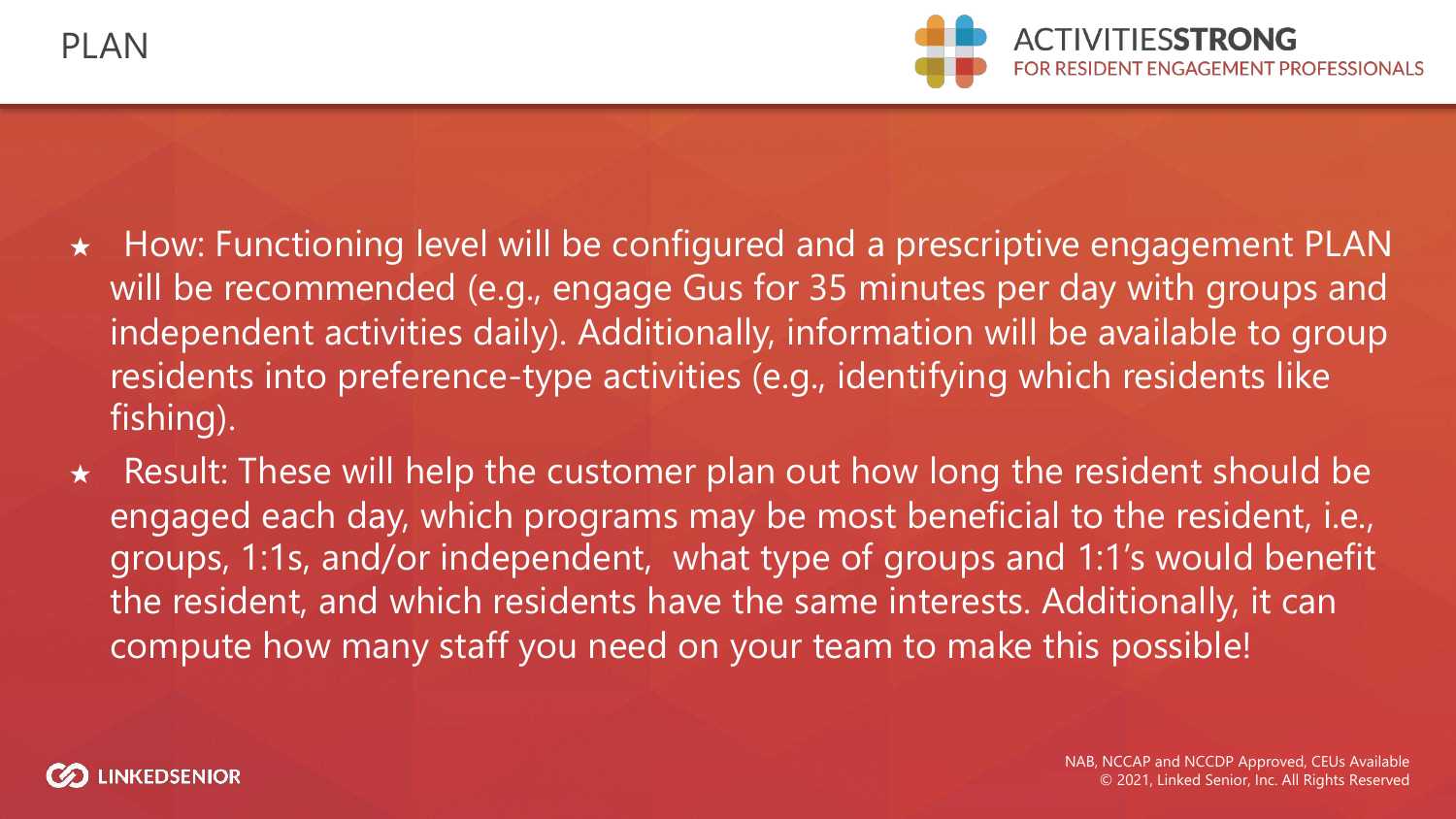



★ Goal: Delivering the programming outlined in the PLAN as the prescription/recommendation reads.



NAB, NCCAP and NCCDP Approved, CEUs Available © 2021, Linked Senior, Inc. All Rights Reserved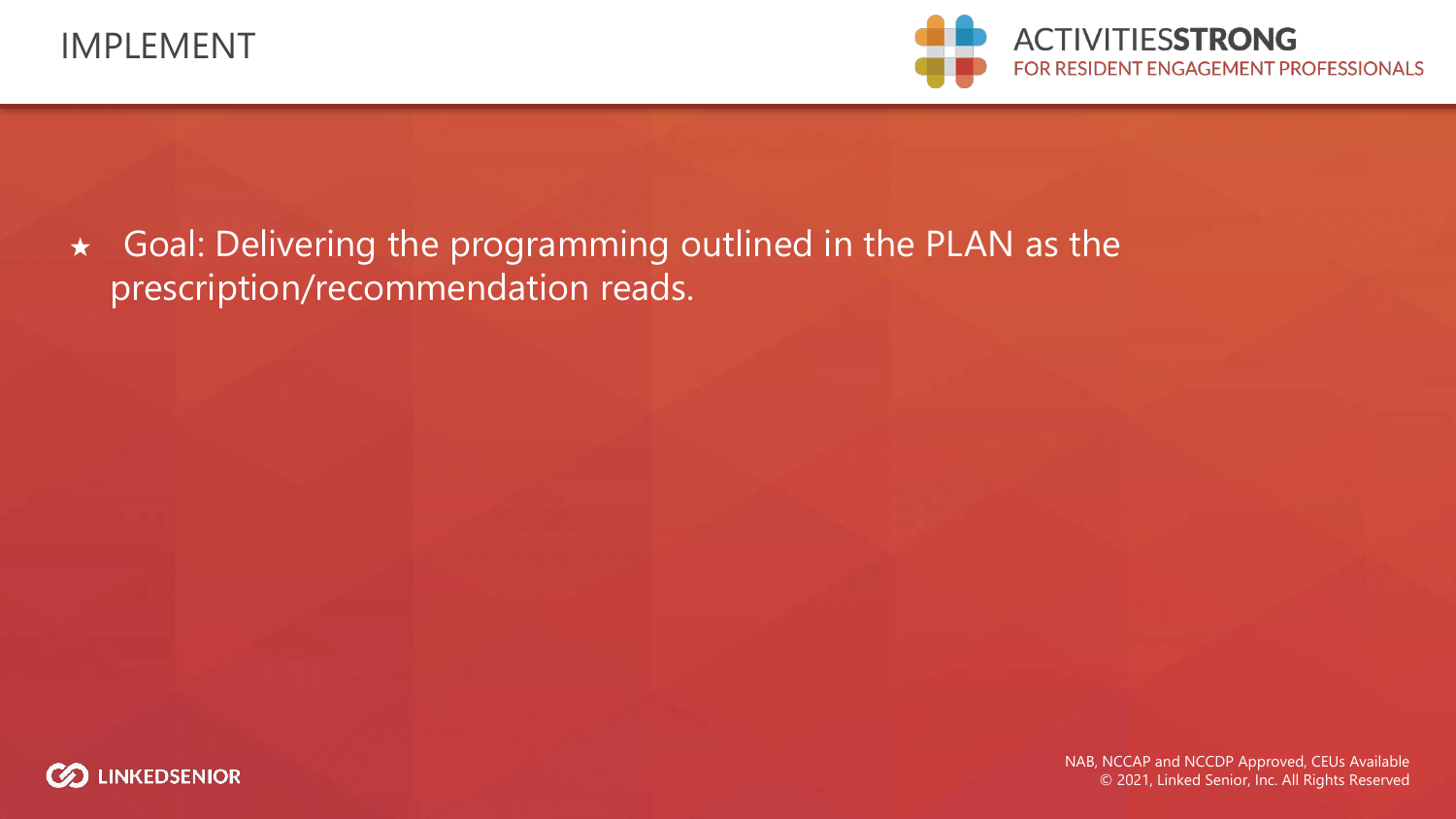

- ★ How: The customer will be able to use the engagement programming and interventions offered in Linked Senior's platform and track participation.
- ★ Result: This allows resident data to be at the customer's fingertips with realtime information. It can also indicate to the customer if they are on track with meeting the residents' goals. Also, it can allow engagement to go beyond the activity staff and be used in personal care, therapy, family visits, and more.
	- This tracking assists the customer with data for compliance and regulatory standards, but more importantly to track the progress of the resident as it relates to their prescription plan.

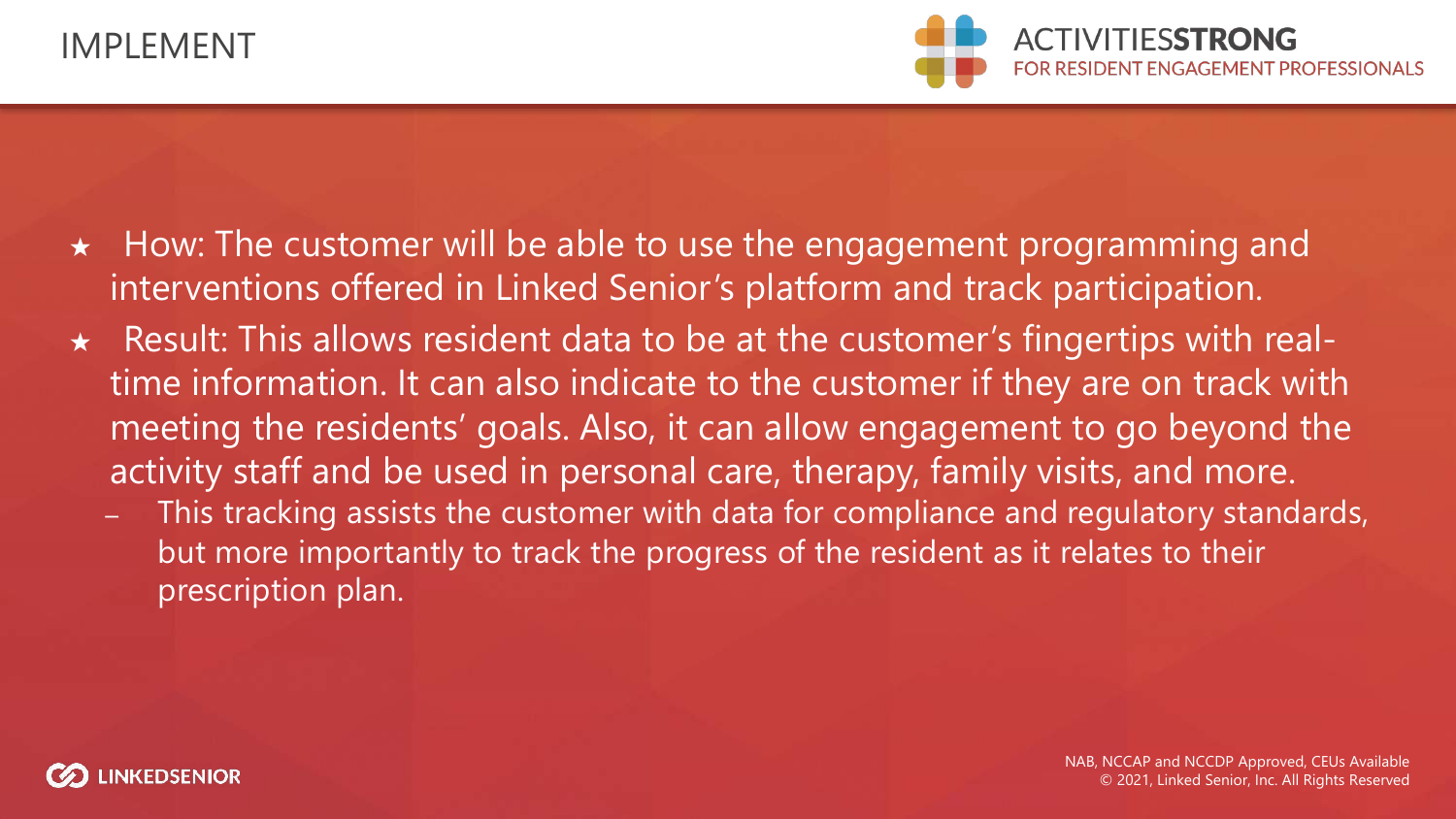

- ★ Goals: A re-evaluation to see if their challenges and/or symptoms have been reduced, needs have been met, and preferences/meaningful engagement upheld.
	- Compare to past data.
	- Have goals been met.
	- Ensure the prescription/recommendation that is being followed is working for that resident, review what is not working, and adjust PLAN accordingly.

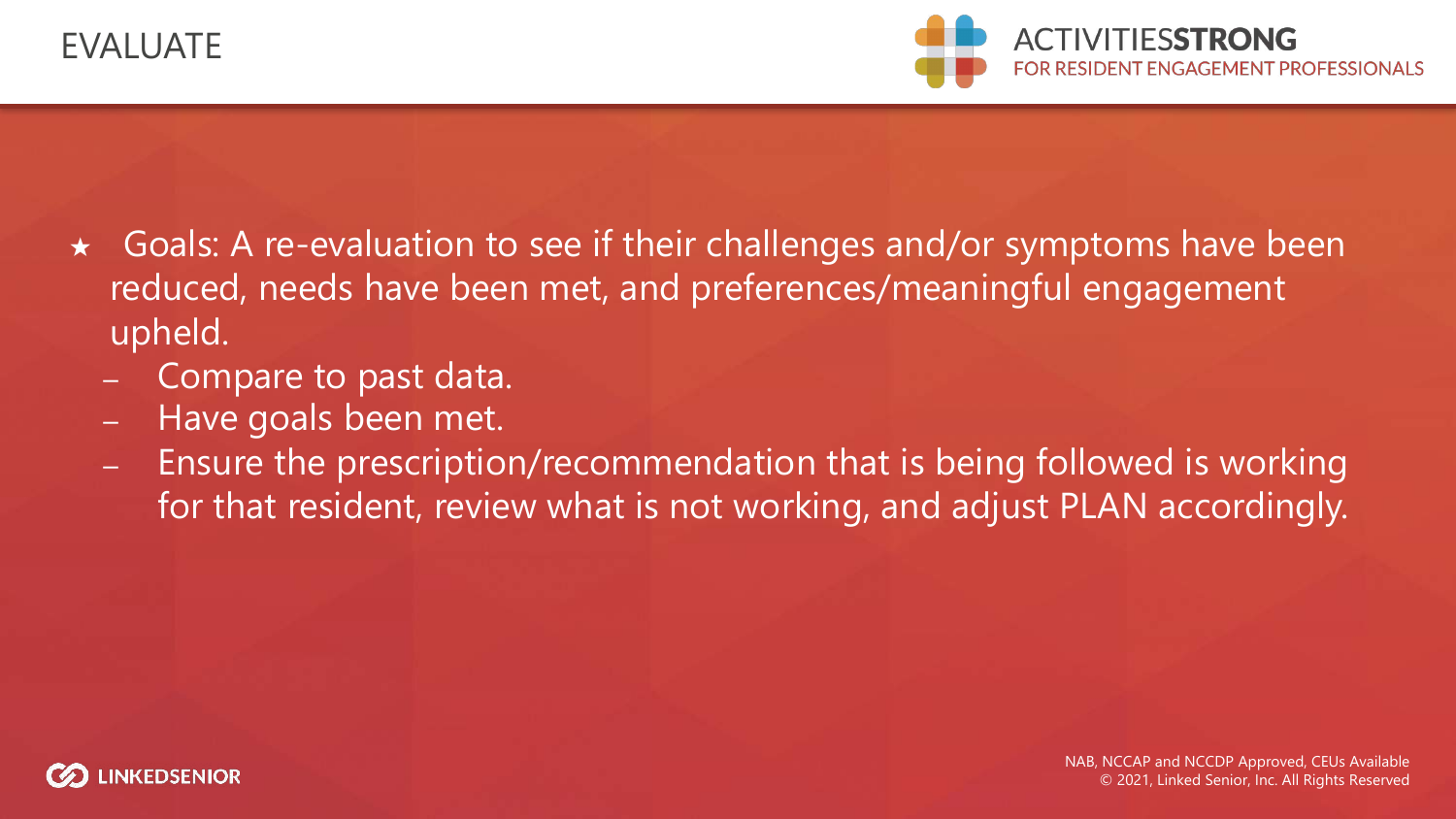

- ★ How: Customer's can see the data at a snapshot and see if goals have been met, and they can run more in depth reports to see trends and patterns.
- ★ Result: These will provide real-time information about the residents' individuals goals compared to the community's goal, participation percentage, most attended programs and types, progress in clinical areas, and satisfaction of both residents and staff.
	- Running reports to share this information with staff, families, and government agencies.
	- Additionally, communities can look at their progress as a whole, by region, by level of care, etc.

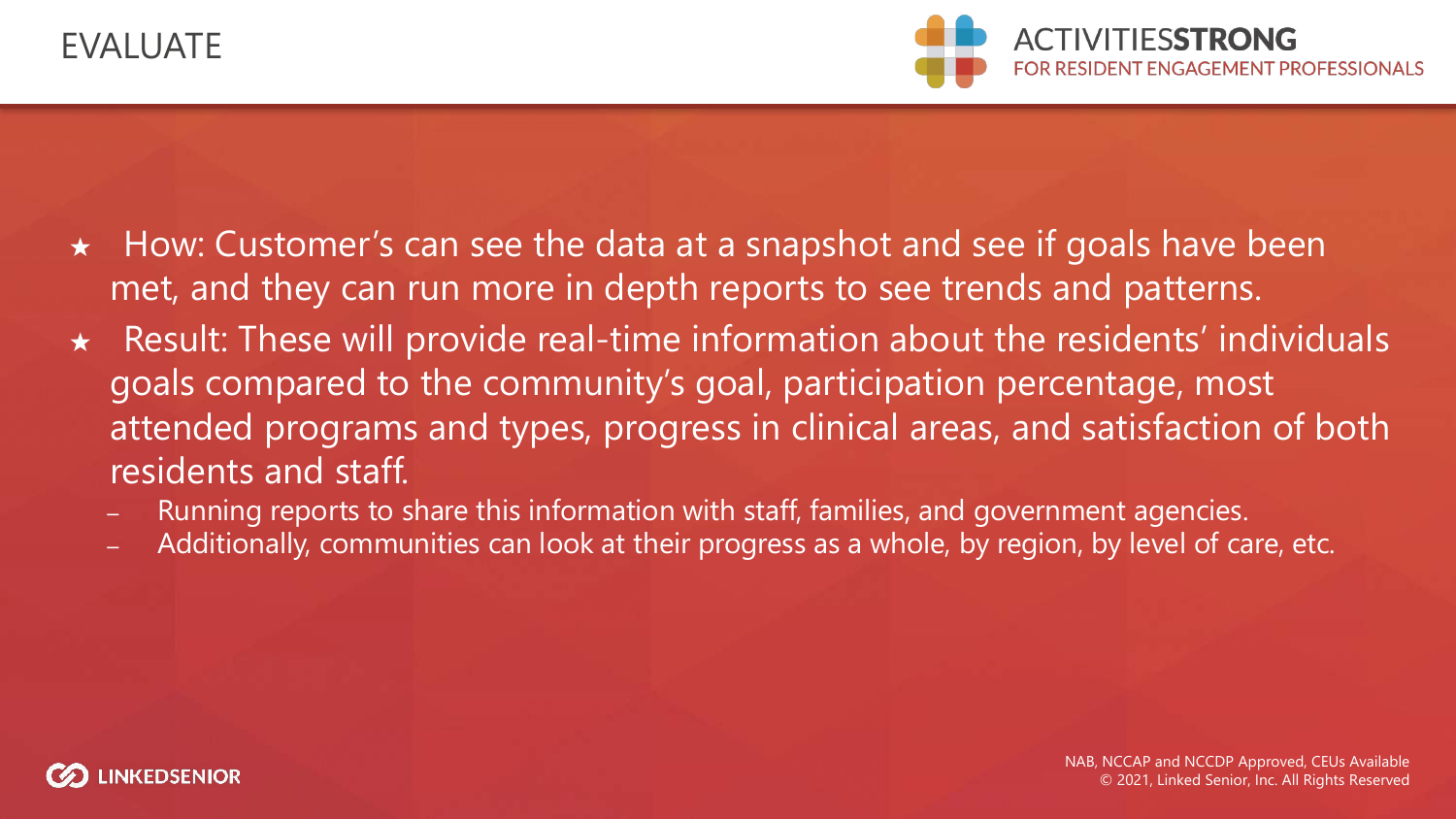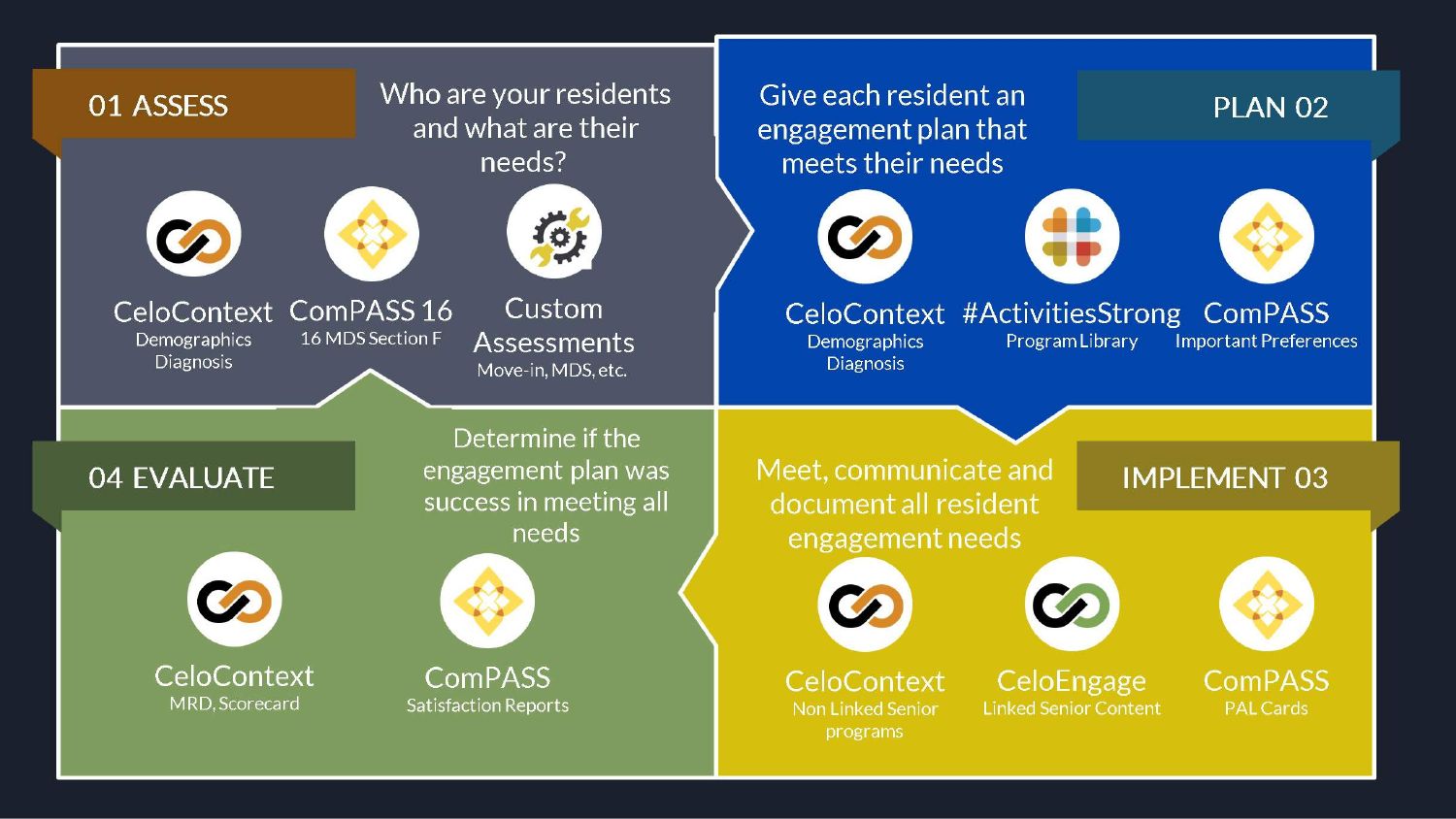# Measurements of Success for APIE



- 1. Minutes per resident per day (MRD)- person-centered care focuses on individualized treatment, not community-focused goals. Defining MRD sets a benchmark of how much each resident should be engaged that has shown in clinical research to be effective for healthy aging.
- 2. Preference-based care looking at the quality of activities provided as measured by satisfaction
- 3. Clinical outcomes as MRD is being achieved, are clinical outcomes improving. Clinical outcomes that can be looked at are:
	- a. Reduction in falls
	- b. Stabilization or improvement in cognitive and functional status
	- c. Reduction in use of psychotropic medication
	- d. Improvement in depression score
	- e. Increase in Index of social engagement
	- f. Lower rates for Return to Hospitalization (RTH)
	- g. Length of Stay (LOS)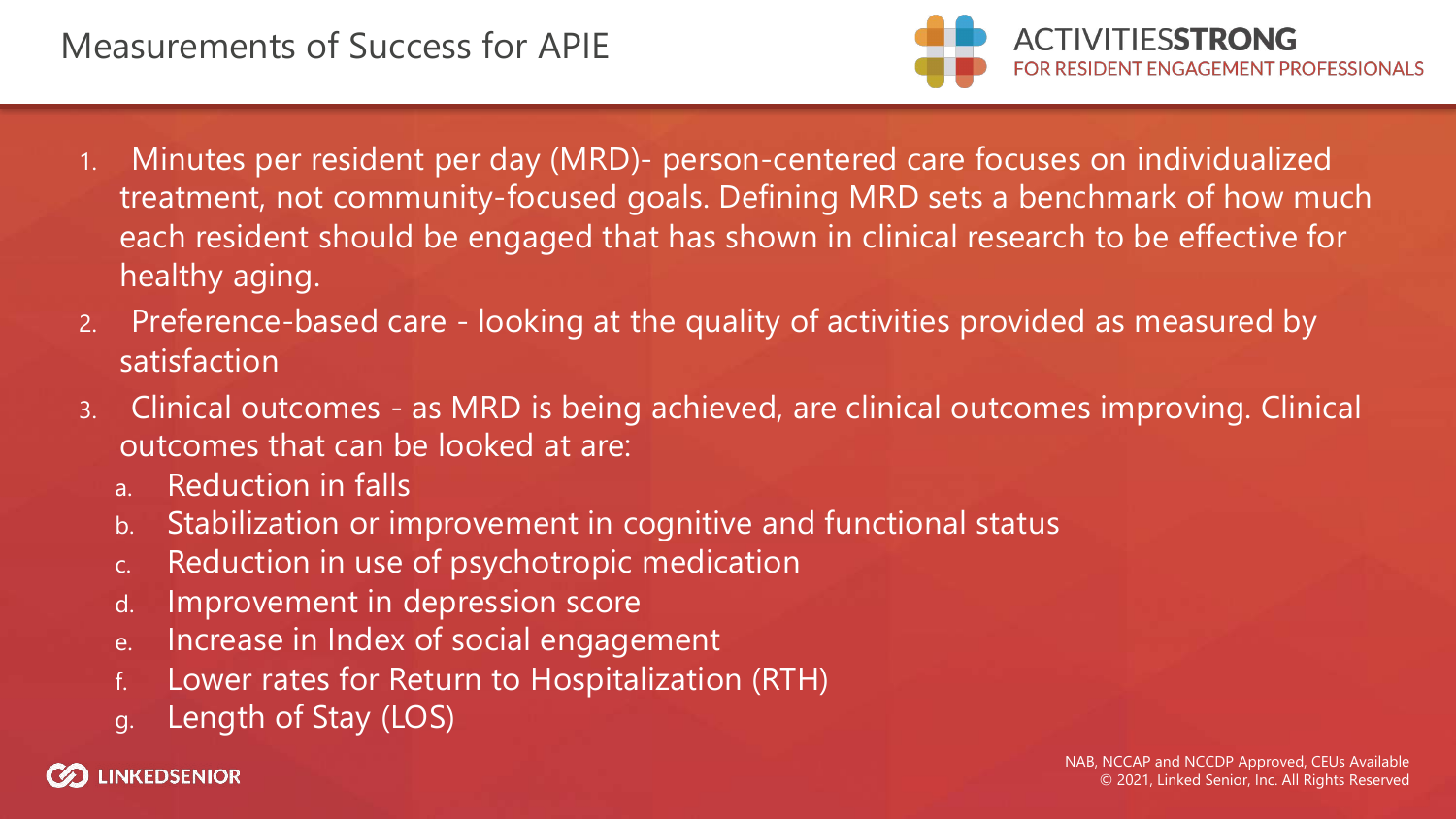

#### 4. Census - increase in census drives an increase in revenue

5. Staff retention - as APIE is delivered through the Linked Senior platform, do staff feel more confident, competent, effective, and efficient at their jobs resulting in staff retention.

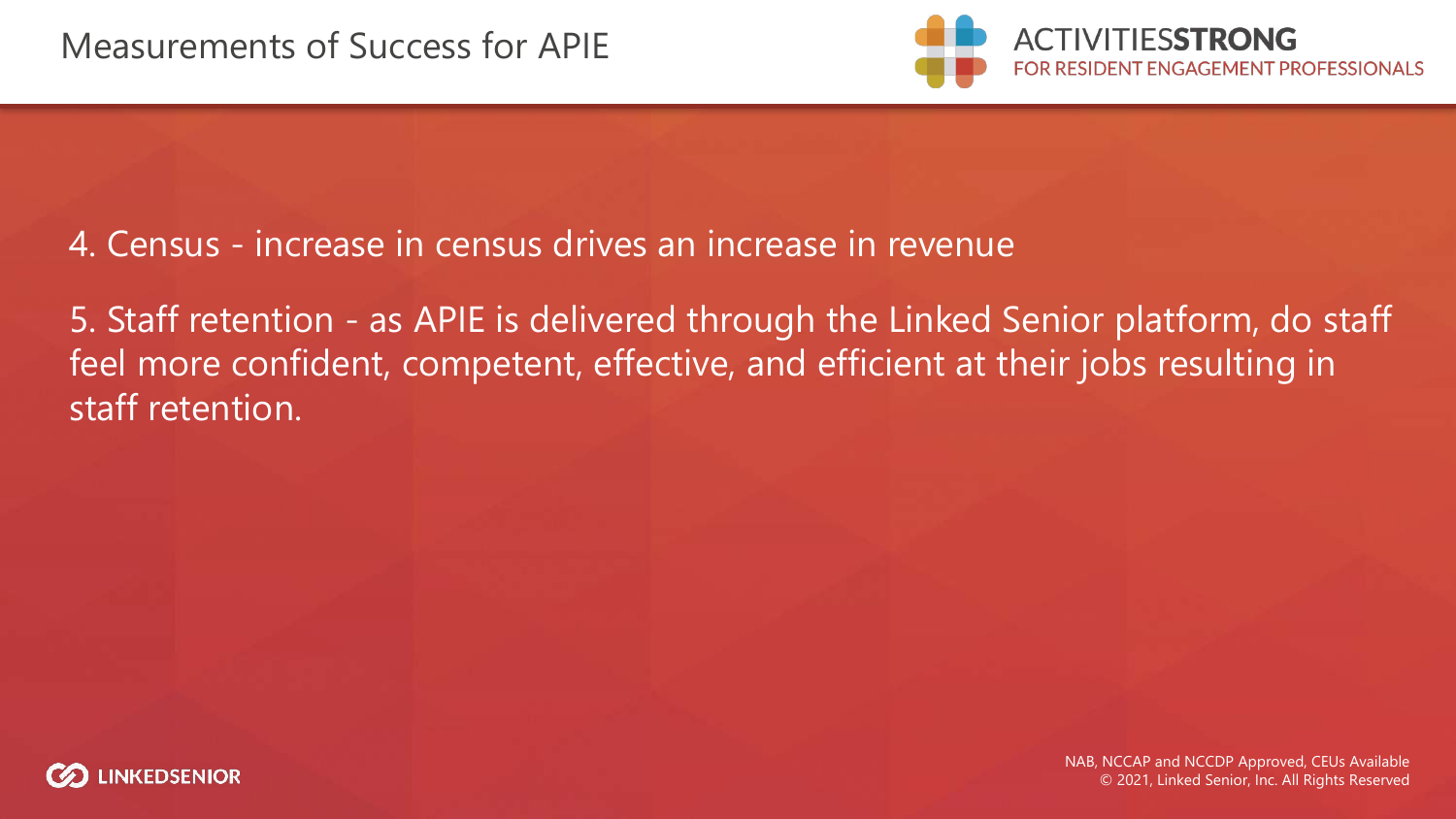

#### Comparison of clinical data:

- LS Communities' Data from 10/2019 35.09
- REIS Study 45
- Clinical research regarding physical and cognitive activities 30
- Proposed MRD (average of i-iii)  $= 36.70$

 $MRD = 35$ 

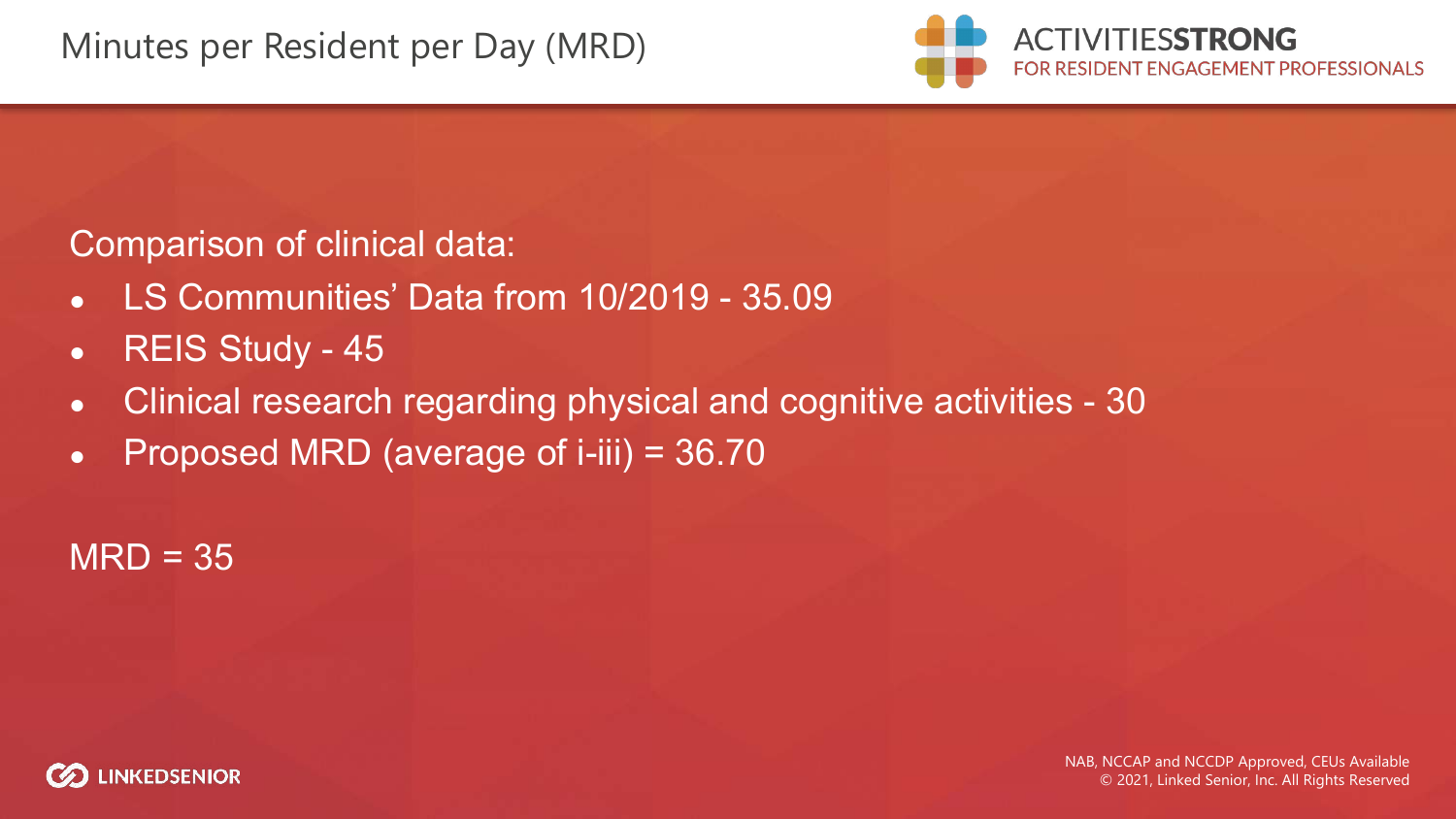

**ACTIVITIESSTRONG** FOR RESIDENT ENGAGEMENT PROFESSIONALS

# Scaled-version of MRD based on level of functioning:

| <b>Functioning Level/Archetype</b> | <b>MRD</b> | <b>Programming Recommendations</b> |
|------------------------------------|------------|------------------------------------|
| <b>High</b>                        | 35         | group and independent activities   |
| Moderate                           | 28         | group activities                   |
|                                    |            | 1:1s/3 days week and group         |
| Low                                | 21         | activities                         |
|                                    |            | 1:1s/3 days week and group         |
| <b>High Dementia</b>               | 21         | activities                         |
|                                    |            |                                    |
| Moderate Dementia                  | 14         | 1:1s/1x daily and group activities |
| Low Dementia                       |            | $1:1s/$ 2xs daily                  |

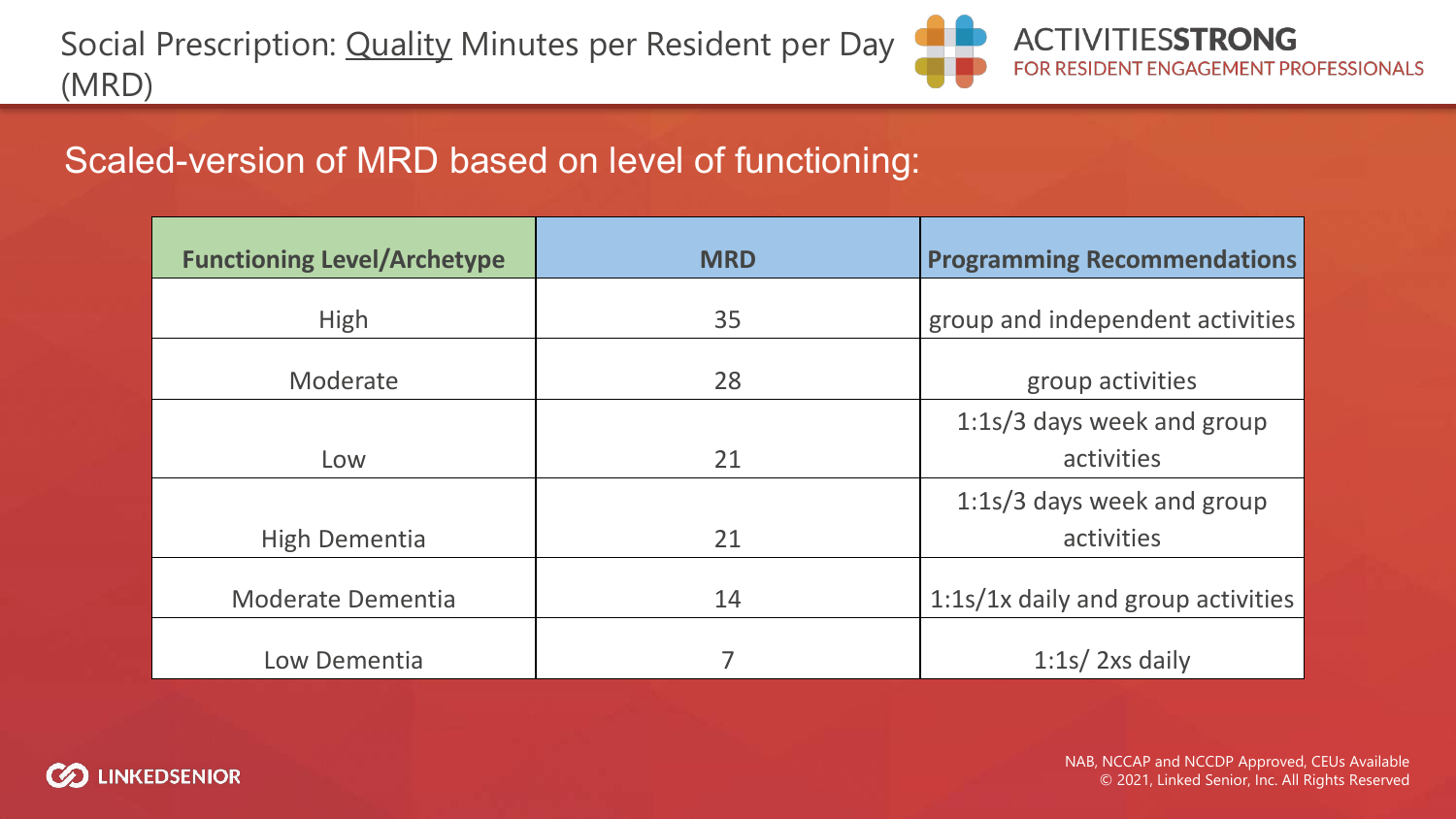EXAMPLE: Joy, an 85 year old, female resident with advanced dementia in skilled nursing



#### **ASSESS**

Joy is ASSESSed by her treatment team using the MDS 3.0 (Section F) in ComPASS for preferences and needs and information is pulled from Celo Context for demographics and diagnoses. Recommendations for the PLAN are then provided to the team for activity programming.

#### Dx: Dementia

Demographics: English speaking, Caucasian, Catholic female

Preferences: Cooking and baking, sewing, and cats

Functioning level: Low

Communication Style (Behavioral Symptoms): Repetitive behavior of yelling out

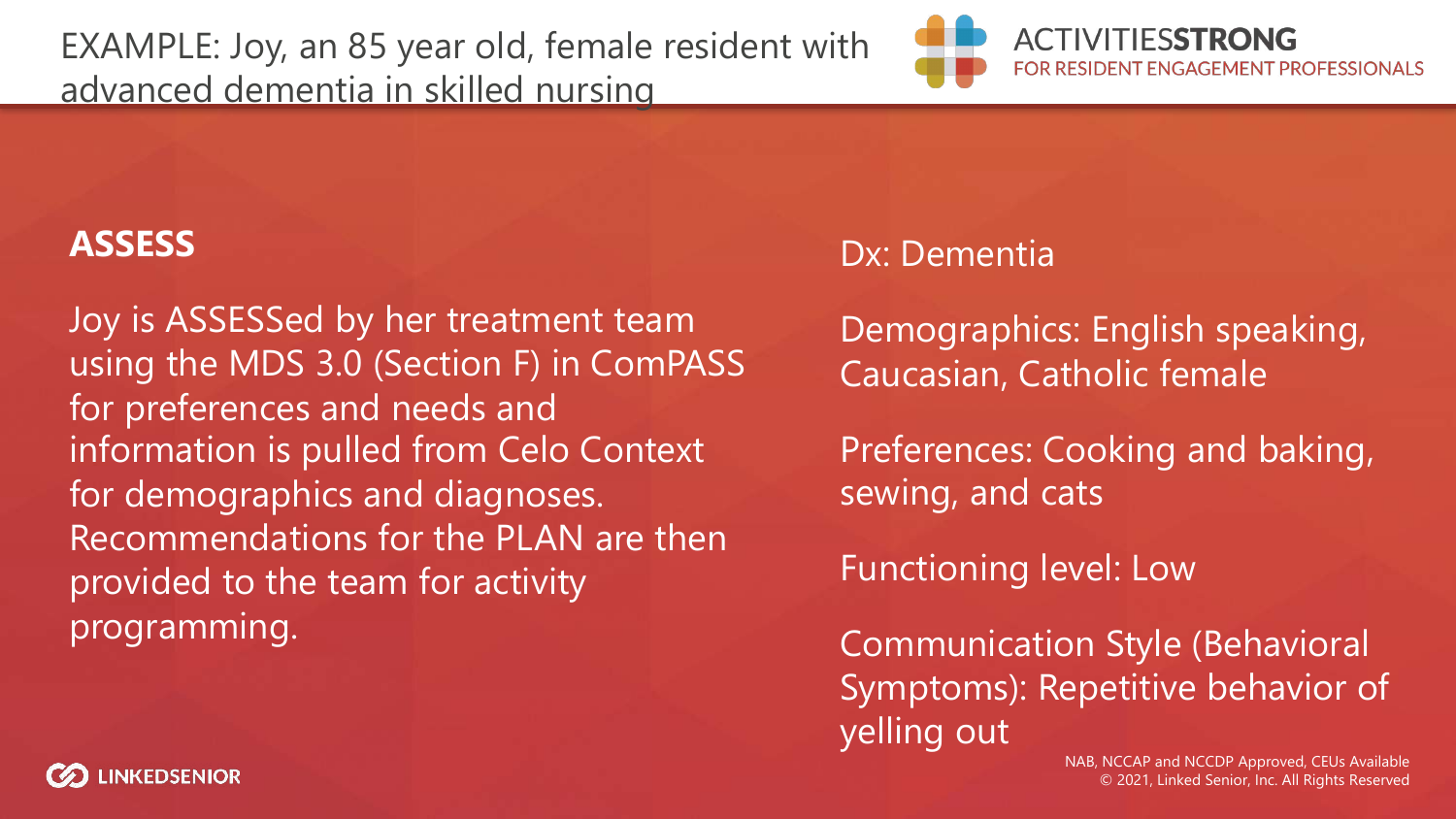

#### **ACTIVITIESSTRONG** FOR RESIDENT ENGAGEMENT PROFESSIONALS

### **PLAN**

The team then uses the prescriptive plan recommended, the #ActivitiesStrong Program Library, ComPASS Preference data, and Dementia Cue Cards to develop Joy's programming plan to engage and improve her quality of life.

### Prescriptive plan that meets 7 MRD:

1:1 engagement 2x's daily @ 3-4 minute intervals with a focus on tactile stimulation utilizing cooking, baking, sewing, pet therapy, and spiritual activities as tolerated

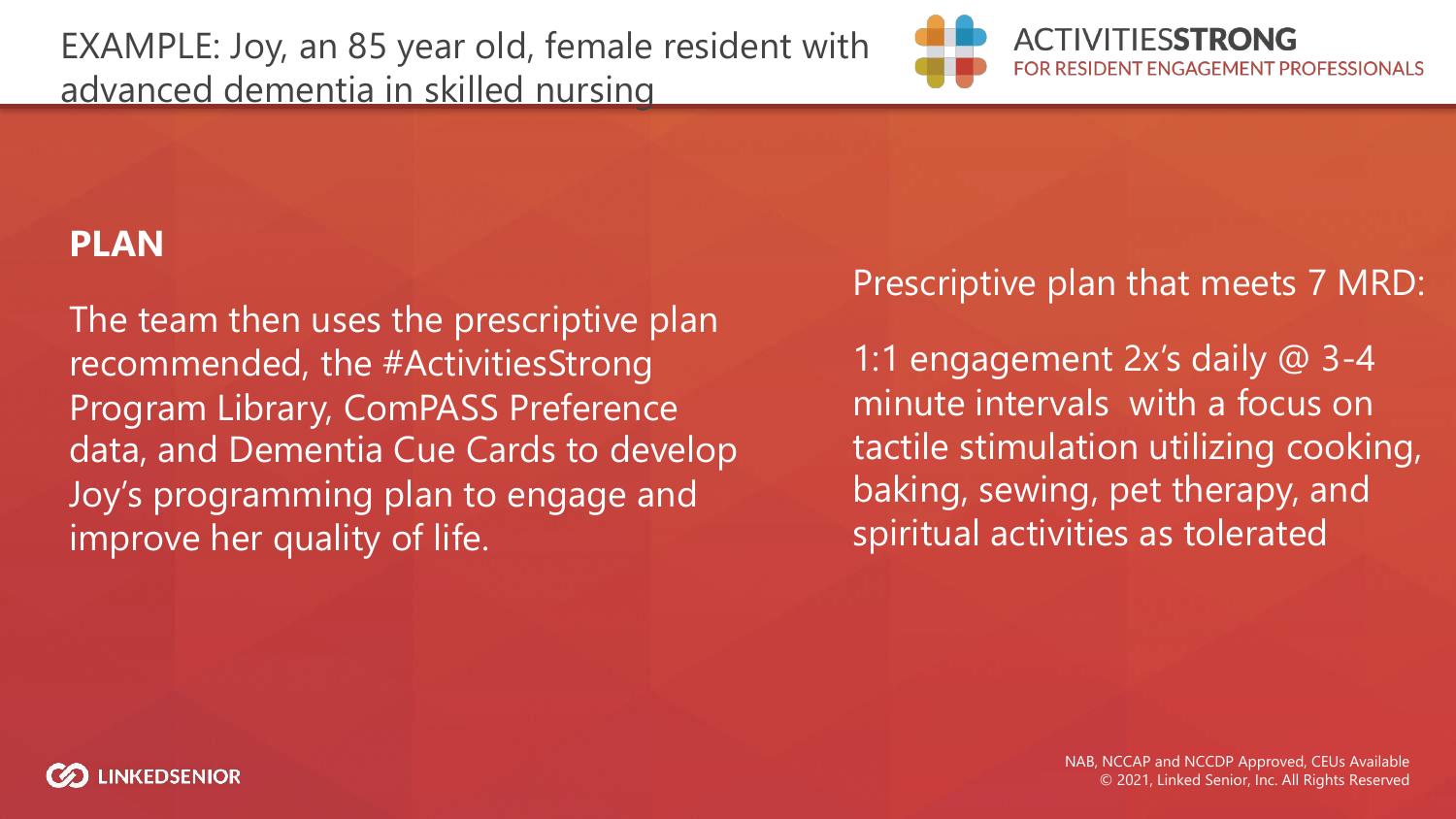EXAMPLE: Joy, an 85 year old, female resident with dementia in skilled nursing



#### **IMPLEMENT**

The team IMPLEMENTs and tracks Joy's PLAN by using Celo Context (non-Linked Senior Programs) and Celo Engage (Linked Senior Programs), the ComPASS Pal Cards, and Dementia Cue Cards (behavioral management).

Tracking engagement on 1:1s both Linked Senior and Non-Linked Senior Programs, utilizing Pal Cards to uphold preferences, and using the Dementia Cue Cards to intervene and track events of yelling out noting successful interventions.



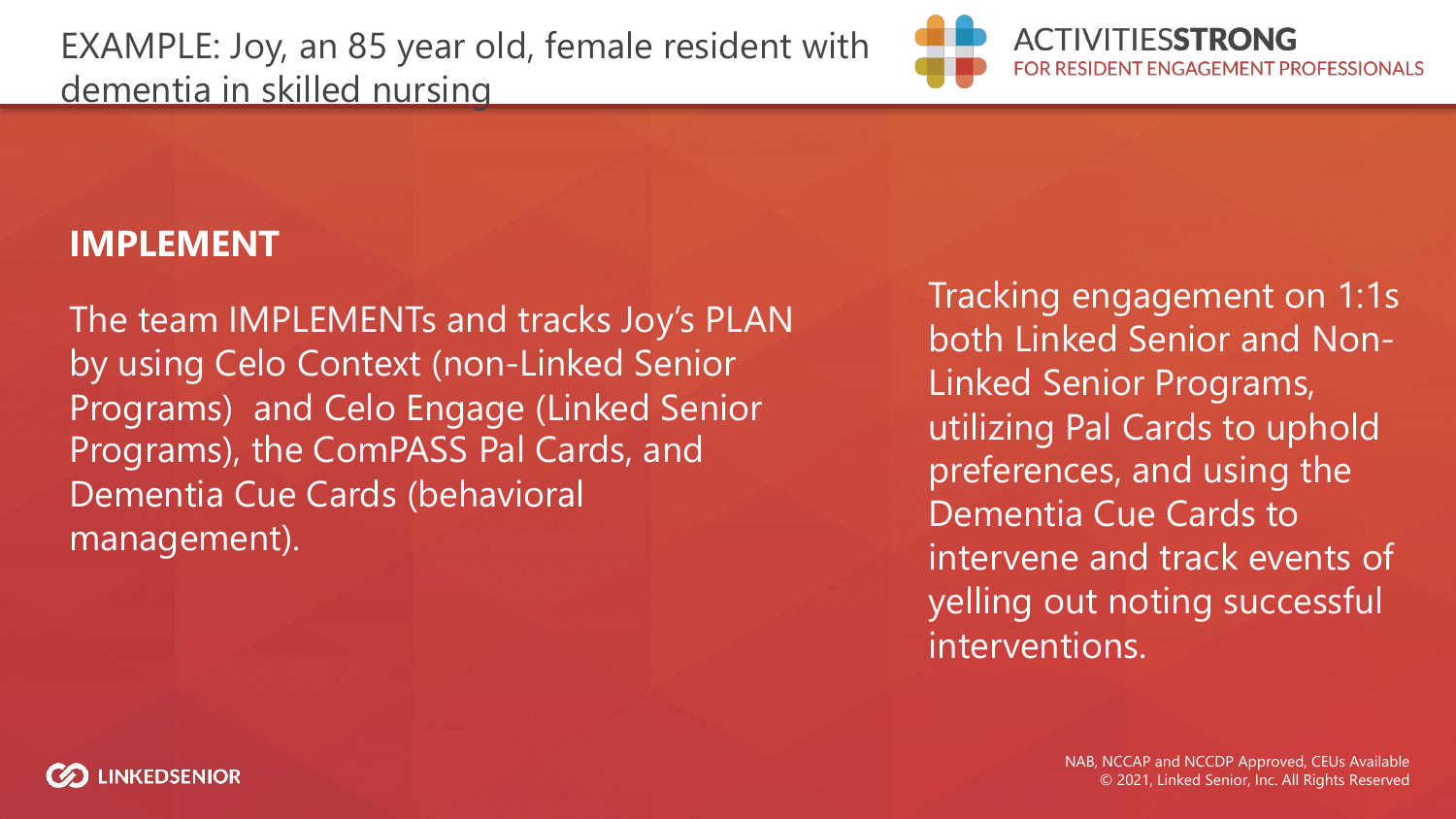EXAMPLE: Joy, an 85 year old, female resident with dementia in skilled nursing



#### **EVALUATE**

At Joy's quarterly review, the team then uses Celo Context (MRD and the Scorecard), ComPASS's customer satisfaction survey, and behavioral data to EVALUATE the progress made with the PLAN. The team can adjust the PLAN to continue to meet Joy's goals.

MRD is being met 90% of the time according to the Scorecard. Joy's average participation is at 85%.

Joy's family and staff rate high on the ComPASS customer satisfaction survey (score = 93%).

Her yelling out communication style has decreased by 60% and psychotropic use has decreased by 70%.

Her cognitive and physical function scores have stabilized, and her depression score is now at 0 (reduction of 100%).

Her Index of Social Engagement score was raised by 1 level!

Joy's fall rate has decreased by 90%, and she has had only 1 hospitalization in the last 90 days (reduction of 90%).

Continue PLAN for another 90 days.

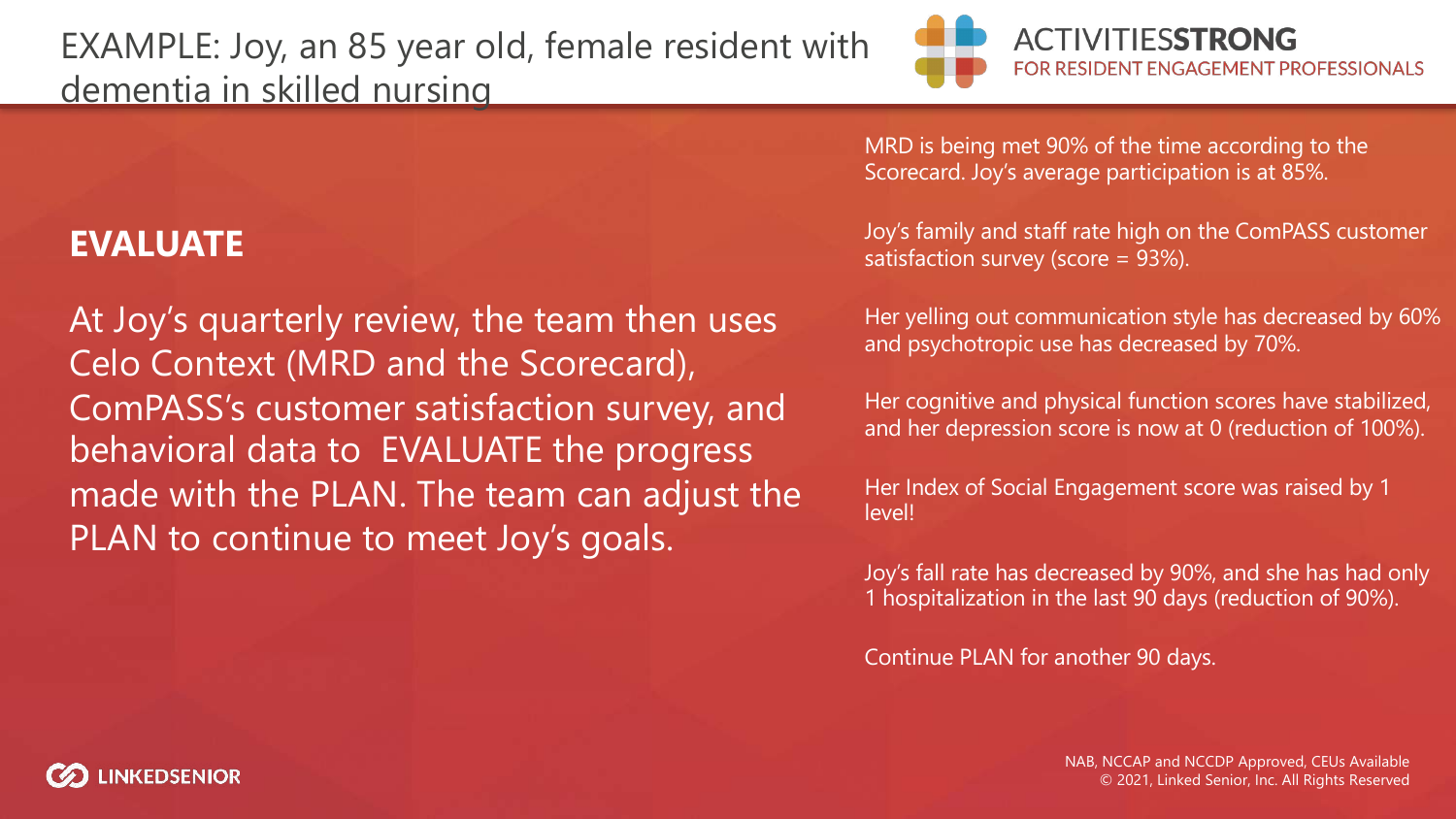EXAMPLE: Joy, an 85 year old, female resident with dementia in skilled nursing



# **STAFF**

Joy's regular caregivers are provided a satisfaction survey. Items measured include:

- Competency
- Confidence
- Effectiveness
- Efficiency
- Overall

Staff rate at (examples/yet to be defined)

- $\cdot$  Feeling competent = 92%
- $\cdot$  Feeling confident = 97%
- Feeling effective  $= 95\%$
- $\cdot$  Feeling efficient = 89%
- Overall = 93.25% satisfaction

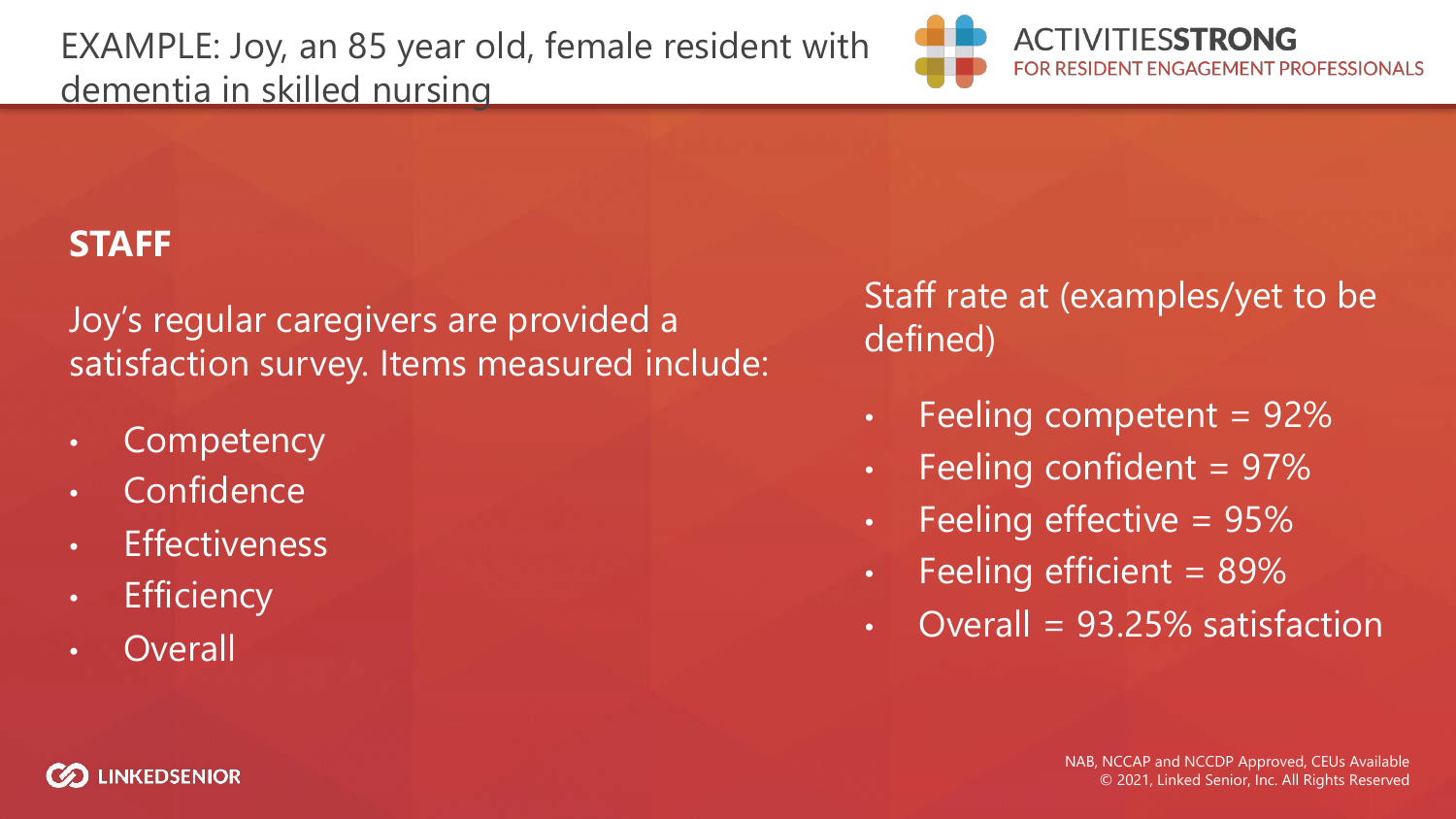

Using the APIE process within the Linked Senior program allows the customer to focus on quality care in a more efficient manner.

- Data from the built-in ASSESSments helps create the PLAN
- The PLAN is carried out by the customer and IMPLEMENTed and tracked
- After IMPLEMENTing the PLAN, the customer can EVALUATE using the data produced from the tracking.
- From there the customer can adjust the PLAN.

The customer can do more in a shorter amount of time. That's a smart business model.

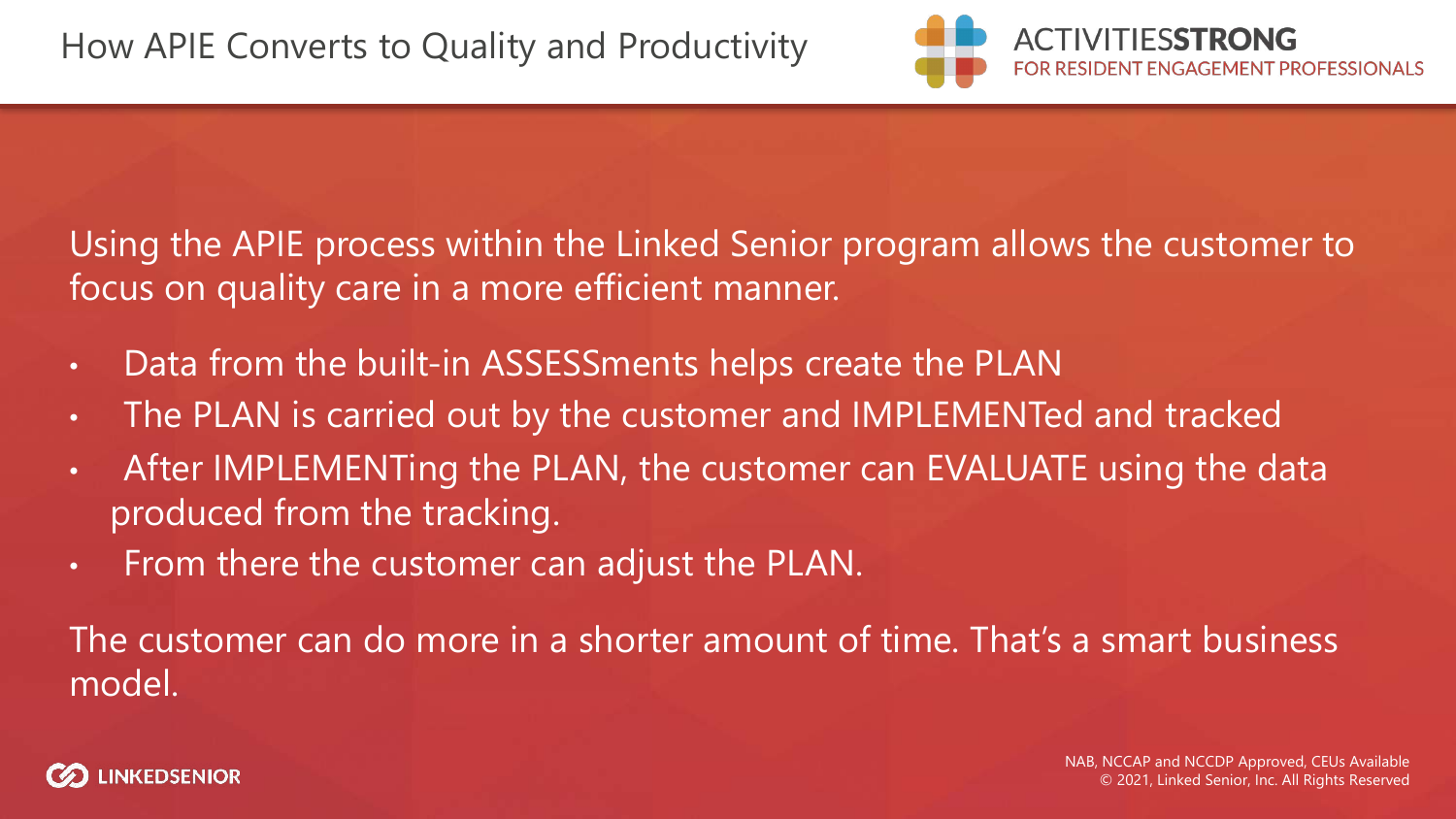

- The APIE process is a standard of practice in healthcare.
- When captured in the Linked Senior Program, it allows the customer be more efficient and effective with providing quality treatment.
- This lends to a smarter business.

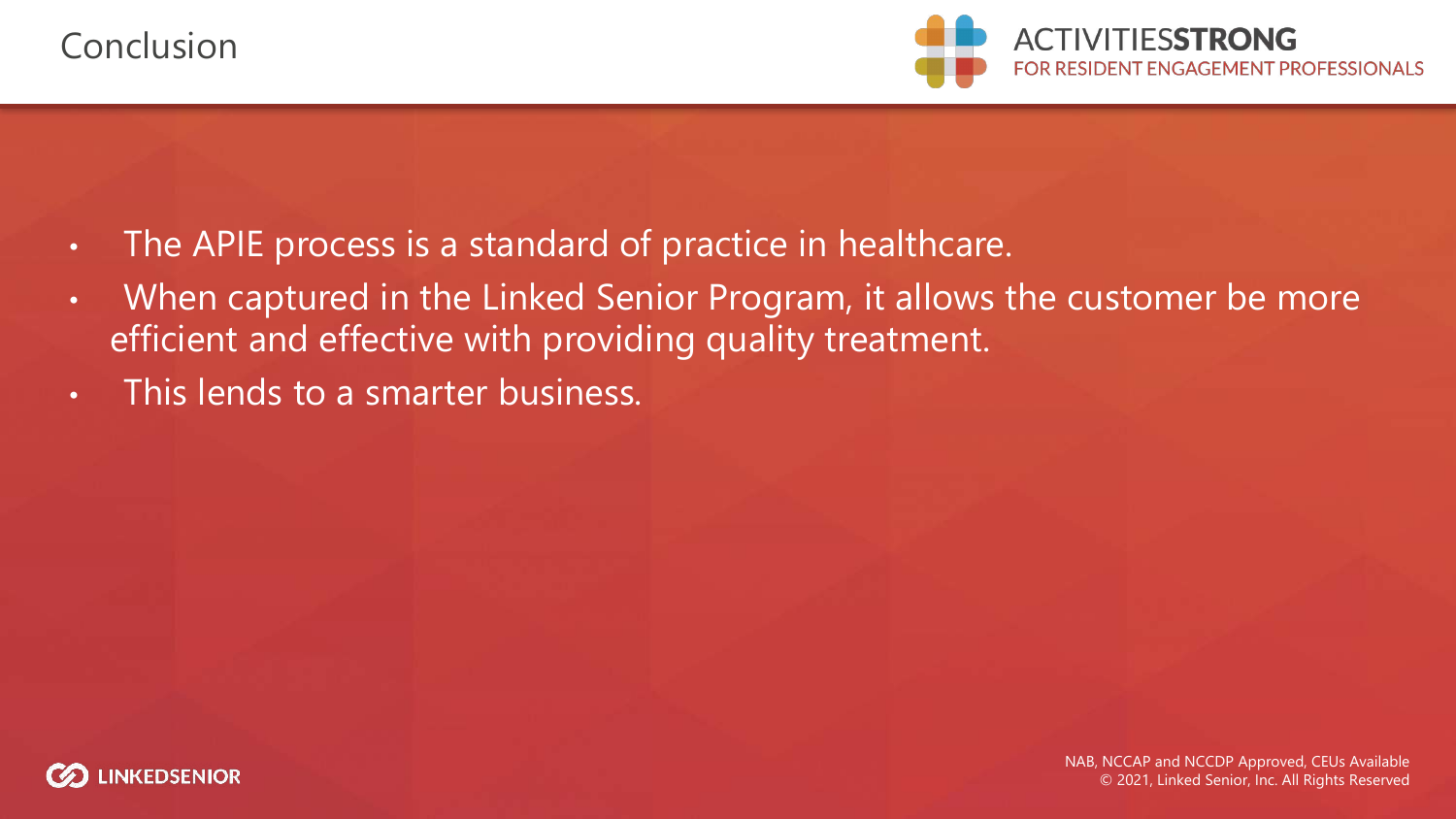



**Vision:** Making social prescription the standard for senior living resident engagement **Mission:** To empower senior living activity and life enrichment care partners with education, tools & support to elevate resident engagement for all Elders.

**Objective**: Defining a new era in resident engagement by establishing tools, benchmarks and strategies that are implementable for senior living operators and the staff that engage residents every day. The work of the institute will be measurable and quantifiable on satisfaction, health and wellbeing outcomes. It will be rooted in research, exclusive data sets from the Linked Senior published studies, faculties' and clients' initiatives and the #ActivitiesStrong initiative.